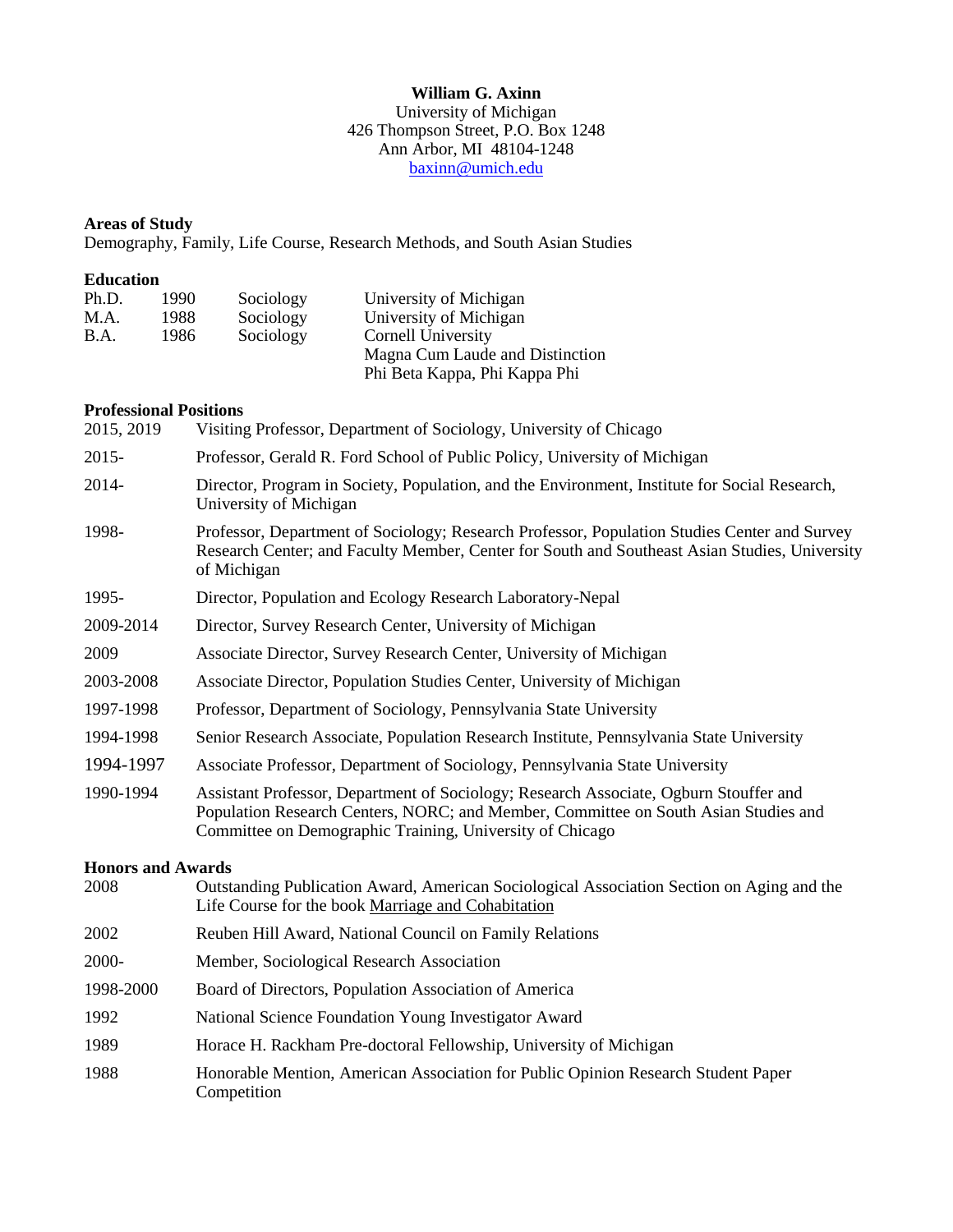## **Current Projects**

## South Asian Family Change and Data Infrastructure

*Understanding the Connections among Genes, Environment, Family Processes and Mental Health, PI National Institute of Mental Health (NIMH)*

This project is designed to advance knowledge of how the local community and genetic endowments shape mental health and family events. As part of the World Mental Health consortium, the project features collection of mental health measures and saliva based DNA from members of the Chitwan Valley Family Study in Nepal.

#### *Improving Learning: Developing Measures of Accountability and Evaluating their Association with Students' Gains in Achievement in Nepal, Co-Investigator*

#### *The Department for International Development (DFID)*

This project will develop and validate measures of accountability at all levels of the educational infrastructure to be shared with the Nepal Ministry of Education (MOE). The project will use those measures in an analysis of the determinants of accountability and its association with students' gains in achievement.

# *The Tamil Nadu Household Panel Study, Co-PI (Michigan)*

## *Government of Tamil Nadu (GOTN)*

The Government of Tamil Nadu, India has signed a government order (GO) to launch the Tamil Nadu Household Panel Study (TNHPS) and sustain it in the long term. This GO specifies that a scientific team from Michigan's Survey Research Center will design and support the TNHPS. The TNHPS is a rare opportunity to harmonize a new long-term family panel study to important existing panel studies.

# *Consortium on Data for Development (India), Co-PI (Michigan)*

## *Bill and Melinda Gates Foundation*

This partnership between the National Council of Applied Economic Research (NCAER), New Delhi, India, the University of Maryland, College Park, USA and the University of Michigan, USA, is designed to create a new generation of survey data collection tools for India. Activities include training, pilot studies and experiments conducted at NCAER's new Center for Innovations in Data Collection.

## U.S. Family and Fertility

*National Survey of Family Growth (NSFG), Deputy Director*

# *The National Center for Health Statistics (NCHS)*

This is the U.S. federal government information source for family change and reproductive health. It features a nationally representative survey designed to gather information on family life, pregnancy, marriage and divorce, infertility, contraceptive use, childrearing and men's and women's health.

# *A More Efficient Web-Based Approach to Collecting National Family, Fertility and Reproductive Health Data, Co-Investigator*

## *National Institute of Child Health and Human Development (NICHD)*

This project will develop an optimal web-based approach to conducting national survey data collections on population health. This new methodology will significantly reduce the costs of collecting health-related data from the general population in representative samples of the entire nation or other large groups. The result will be more evidence on population health to guide both research and practice on high-priority public health topics.

#### *Intergenerational Influences on Family Formation Processes, PI National Institute of Child Health and Human Development (NICHD)*

As part of the new PSID Transition to Adulthood Study (TAS), this project will advance the understanding of factors shaping family formation processes in recent cohorts by (A) designing and assessing new data that will create comparable measures across two primary data sources available for tracking family change in the U.S. [PSID and NSFG], and (B) conducting analyses to provide reliable empirical answers to high-priority research questions.

## *Responsive Design for Efficient Survey Data Collection: An Education Program, Co-Investigator National Institute of Child Health and Human Development (NICHD)*

This project is designed to develop and implement a research education program that will provide participants with exposure to state-of-the-art developments in survey methodology and practical tools for improving their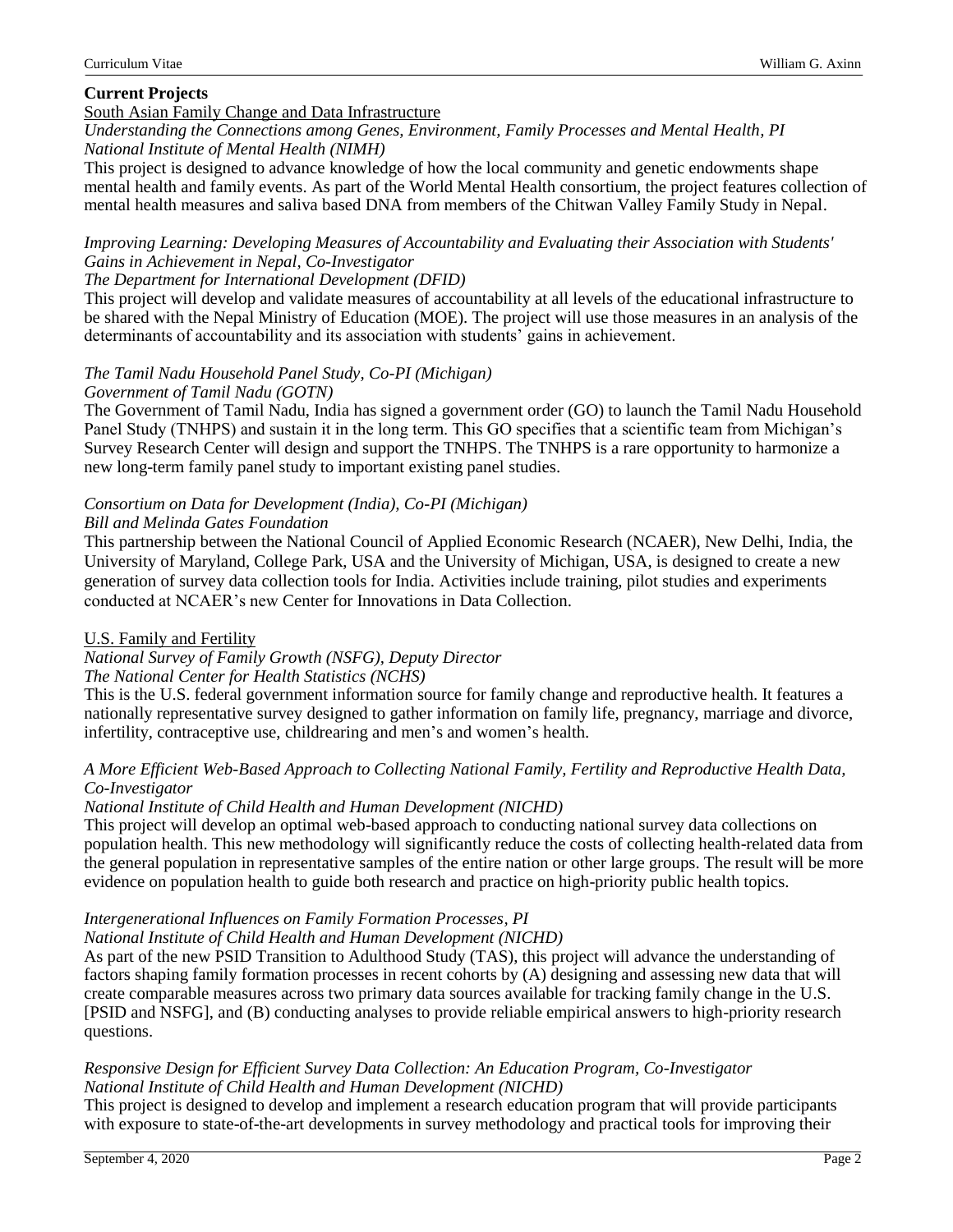survey data collection activities.

#### *National Campus Climate Survey (NCCS), PI*

This partnership between the University of Michigan and SoundRocket offers universities across the nation affordable access to a national campus climate survey measuring sexual misconduct. Piloted in 2015 at the University of Michigan, the NCCS successfully measured sexual misconduct experiences as a baseline for evaluating policies and programs with a response rate of 67%.

## **Books**

- Axinn, William G. and Lisa D. Pearce. 2006. Mixed Method Data Collection Strategies. New York: Cambridge University Press.
- Thornton, Arland, William G. Axinn, and Yu Xie. 2007. Marriage and Cohabitation. Chicago: University of Chicago Press.
- Jayakody, Ruk, Arland Thornton and William G. Axinn (Eds.). 2007. International Family Change: Ideational Perspectives. Mahwah, NJ: Lawrence Erlbaum Associates.

#### **Peer-Reviewed Articles**

- Axinn, William G., Yang Zhang, Dirgha J. Ghimire, Stephanie A. Chardoul, Kate M. Scott, and Ronny Bruffaerts. 2020. "The Association between Marital Transitions, and the Onset of Major Depressive Disorder in a South Asian General Population." Journal of Affective Disorders 266:165-172. doi: [10.1016/j.jad.2020.01.069.](https://doi.org/10.1016/j.jad.2020.01.069) PMCID: [PMC7103558.](https://www.ncbi.nlm.nih.gov/pmc/articles/PMC7103558/)
- Axinn, William G., Stephanie Chardoul, Heather Gatny, Dirgha Ghimire, Jordan W. Smoller, Yang Zhang, and Kate M. Scott. 2020. "Using Life History Calendars to Improve Measurement of Lifetime Experience with Mental Disorders." Psychological Medicine 50(3):515-522. doi: 10.1017/S0033291719000394 PMCID: [PMC6739186.](https://www.ncbi.nlm.nih.gov/pmc/articles/PMC6739186/)
- Brauner-Otto, Sarah R., William G. Axinn, and Dirgha J. Ghimire. 2020. "Parents' Marital Quality and Children's Transition to Adulthood." Demography 57:195-220. doi: [10.1007/s13524-019-00851-w.](https://doi.org/10.1007/s13524-019-00851-w) PMCID: [PMC7056585.](https://www.ncbi.nlm.nih.gov/pmc/articles/PMC7056585/)
- Cole, Faith, Corina Benjet, Dirgha Ghimire, and William G. Axinn. 2020. "Predictors of transitions across stages of alcohol use and disorders in an adult population with heterogeneous ethnic restrictions regarding drinking." Addiction, Accepted Articles. doi: [10.1111/add.15221.](https://doi.org/10.1111/add.15221)
- Scott, Kate M., Yang Zhang, Stephanie Chardoul, Dirgha J. Ghimire, Jordan W. Smoller, and William G. Axinn. 2020. "Resilience to Mental Disorders in a Low-Income, Non-Westernized Setting." Psychological Medicine 1-10. doi: 10.1017/S0033291720001464. PMID: 32476631.
- Compernolle, Ellen and William G. Axinn. 2019. "Mass Education, International Travel, and Ideal Ages at Marriage." Demography 56(6):2083-2108. doi: [doi.org/10.1007/s13524-019-00838-7.](https://doi.org/10.1007/s13524-019-00838-7) PMCID: [PMC7029419.](https://www.ncbi.nlm.nih.gov/pmc/articles/PMC7029419/)
- Wagner, James, Mick P. Couper, William G. Axinn, and Heather Gatny. 2019. "The Utility of a Follow-up Interview for Respondents to a Longitudinal Survey with Frequent Measurement." Social Science Research 82: 113-125. doi: [10.1016/j.ssresearch.2019.04.005.](https://doi.org/10.1016/j.ssresearch.2019.04.005) PMCID: [PMC7029379.](https://www.ncbi.nlm.nih.gov/pmc/articles/PMC7029379/)
- Axinn, William G., Maura E. Bardos, and Brady T. West. 2018. "General Population Estimates of the Association between College Experience and the Odds of Forced Intercourse." Social Science Research 70:131-143. doi: [10.1016/j.ssresearch.2017.10.006.](https://doi.org/10.1016/j.ssresearch.2017.10.006) PMCID: [PMC5820778.](https://www.ncbi.nlm.nih.gov/pmc/articles/PMC5820778/)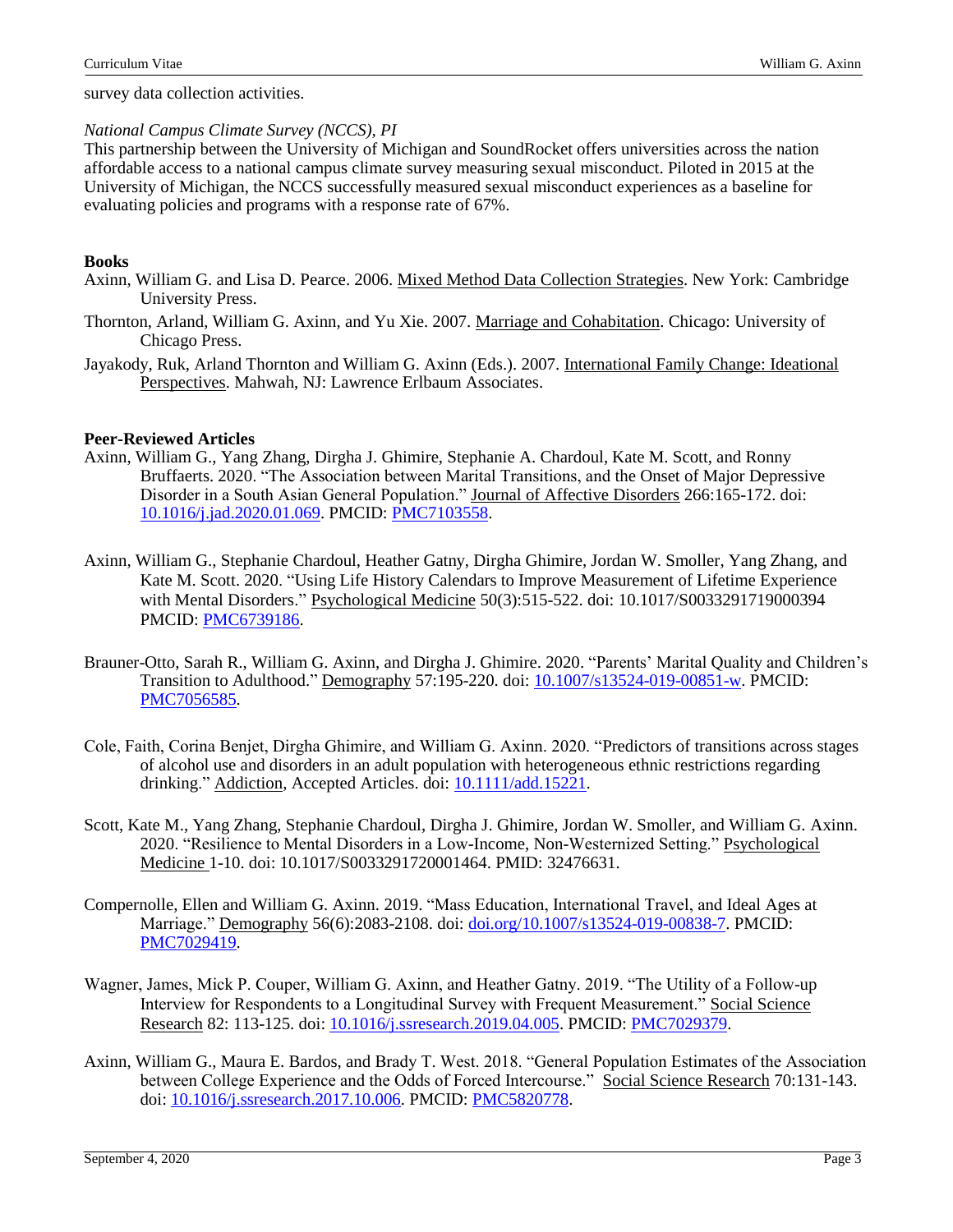- Couper, Mick P., Garrett Gremel, William Axinn, Heidi Guyer, James Wagner, and Brady T. West. 2018. "New Options for National Population Surveys: The Implications of Internet and Smartphone Coverage." Social Science Research 73:221-235. doi: [10.1016/j.ssresearch.2018.03.008.](https://doi.org/10.1016/j.ssresearch.2018.03.008)
- Mortier, Philippe, Randy P. Auerbach, Jordi Alonso, William G. Axinn, Pim Cuijpers, David D. Ebert, Jennifer G. Green, Irving Hwang, Ronald C. Kessler, Howard Liu, Matthew K. Nock, Stephanie Pinder-Amaker, Nancy A. Sampson, Alan M. Zaslavsky, Jibril Abdulmalik, Sergio Aguilar-Gaxiola, Ali Al-Hamzawi, Corina Benjet, Koen Demyttenaere, Silvia Florescu, Giovanni De Girolamo, Oye Gureje, Josep Maria Haro, Chiyi Hu, Yueqin Huang, Peter De Jonge, Elie G. Karam, Andrzej Kiejna, Viviane Kovess-Masfety, Sing Lee, John J. Mcgrath, Siobhan O'Neill, Vladimir Nakov, Beth-Ellen Pennell, Marina Piazza, José Posada-Villa, Charlene Rapsey, Maria Carmen Viana, Miguel Xavier, and Ronny Bruffaerts. 2018. "Suicidal Thoughts and Behaviors among College Students and Same-aged Peers: Results from the World Health Organization World Mental Health Surveys." Social Psychiatry and Psychiatric Epidemiology 53(3):279-288. doi: [10.1007/s00127-018-1481-6.](https://doi.org/10.1007/s00127-018-1481-6) PMCID: [PMC5896296.](https://www.ncbi.nlm.nih.gov/pmc/articles/PMC5896296/)
- Smith-Greenaway, Emily, Sarah Brauner-Otto, and William Axinn. 2018. "Offspring Education and Parental Mortality: Evidence from South Asia." Social Science Research 76:157-168. doi: [10.1016/j.ssresearch.2018.07.001.](https://doi.org/10.1016/j.ssresearch.2018.07.001) PMCID: [PMC6408726.](https://www.ncbi.nlm.nih.gov/pmc/articles/PMC6408726/)
- Axinn, William G., Dirgha J. Ghimire, and Emily Smith-Greenaway. 2017. "Emotional Variation and Fertility Behavior." Demography 54(2):437-458. doi: [10.1007/s13524-017-0555-5.](https://doi.org/10.1007/s13524-017-0555-5) PMCID: [PMC5426117.](https://www.ncbi.nlm.nih.gov/pmc/articles/PMC5426117/)
- Brauner-Otto, Sarah R. and William G. Axinn. 2017. "Natural Resource Collection and Desired Family Size: A Longitudinal Test of Environment-population Theories." Population and Environment 38(4):381-406. doi: [10.1007/s11111-016-0267-6.](https://link.springer.com/article/10.1007/s11111-016-0267-6#aboutcontent) PMCID: [PMC5608093.](https://www.ncbi.nlm.nih.gov/pmc/articles/PMC5608093/)
- Ghimire, Dirgha, William Axinn, Heather Gatny, and Stephanie Chardoul. 2017. "Preparing a Culturally Appropriate Translation of a Survey Questionnaire." SAGE Research Methods Cases Health doi: [10.4135/9781526409515.](http://dx.doi.org/10.4135/9781526409515)
- Auerbach, Randy. P., Jordi Alonso, William G. Axinn, Pim Cuijpers, David D. Ebert, Jennifer G. Green, Irving Hwang, Ronald C. Kessler, Howard Liu, Philippe Mortier, Matthew K. Nock, Stephanie Pinder-Amaker, Nancy A. Sampson, Sergio Aguilar-Gaxiola, Ali Al-Hamzawi, Laura H. Andrade, Corina Benjet, Jose Miguel Caldas-de-Almeida, Koen Demyttenaere, Silvia Florescu, Giovanni De Girolamo, Oye Gureje, Josep Maria Haro, Elie G. Karam, Andrzej Kiejna, Viviane Kovess-Masfety, Sing Lee, John J. Mcgrath, Siobhan O'Neill, Beth-Ellen Pennell, Kate Scott, Margreet ten Have, Yolanda Torres, Alan M. Zaslavsky, Zahari Zarkov, and Ronny Bruffaerts. 2016. "Mental Disorders among College Students in the WHO World Mental Health Surveys." Psychological Medicine 46(14):2955-2970. doi: [10.1017/S0033291716001665.](https://doi.org/10.1017/S0033291716001665) PMCID: [PMC5129654.](https://www.ncbi.nlm.nih.gov/pmc/articles/PMC5129654/)
- Hawes, Armani, William G. Axinn, and Dirgha J. Ghimire. 2016. "Ethnicity and Psychiatric Disorders." Annals of Psychiatry and Mental Health 4(4):1072. PMCID: [PMC5560443.](https://www.ncbi.nlm.nih.gov/pmc/articles/PMC5560443/)
- Axinn, William G. 2015. "Demographic Change: The Case of Chitwan Valley in Nepal." International Journal of Sociology 45(1):1-3. doi: [10.1080/00207659.2015.1004973.](https://doi.org/10.1080/00207659.2015.1004973)
- Axinn, William G., Heather H. Gatny, and James Wagner. 2015. "Maximizing Data Quality using Mode Switching in Mixed-Device Survey Design: Nonresponse Bias and Models of Demographic Behavior." Methods, Data, Analyses 9(2):163-184. doi: [10.12758/mda.2015.010.](https://doi.org/10.12758/mda.2015.010) PMCID: [PMC4746010.](https://www.ncbi.nlm.nih.gov/pmc/articles/PMC4746010/)
- Axinn, William G., Dirgha J. Ghimire, Nathalie E. Williams, and Kate M. Scott. 2015. "Associations between the Social Organization of Communities and Psychiatric Disorders in Rural Asia." Social Psychiatry and Psychiatric Epidemiology 50(10):1537-1545. doi: [10.1007/s00127-015-1042-1.](https://doi.org/10.1007/s00127-015-1042-1) PMCID: [PMC4594883.](https://www.ncbi.nlm.nih.gov/pmc/articles/PMC4594883/)
- Axinn, William G., Elyse A. Jennings, and Mick P. Couper. 2015. "Response of Sensitive Behaviors to Frequent Measurement." Social Science Research 49:1-15. doi: [10.1016/j.ssresearch.2014.07.002.](https://doi.org/10.1016/j.ssresearch.2014.07.002) PMCID: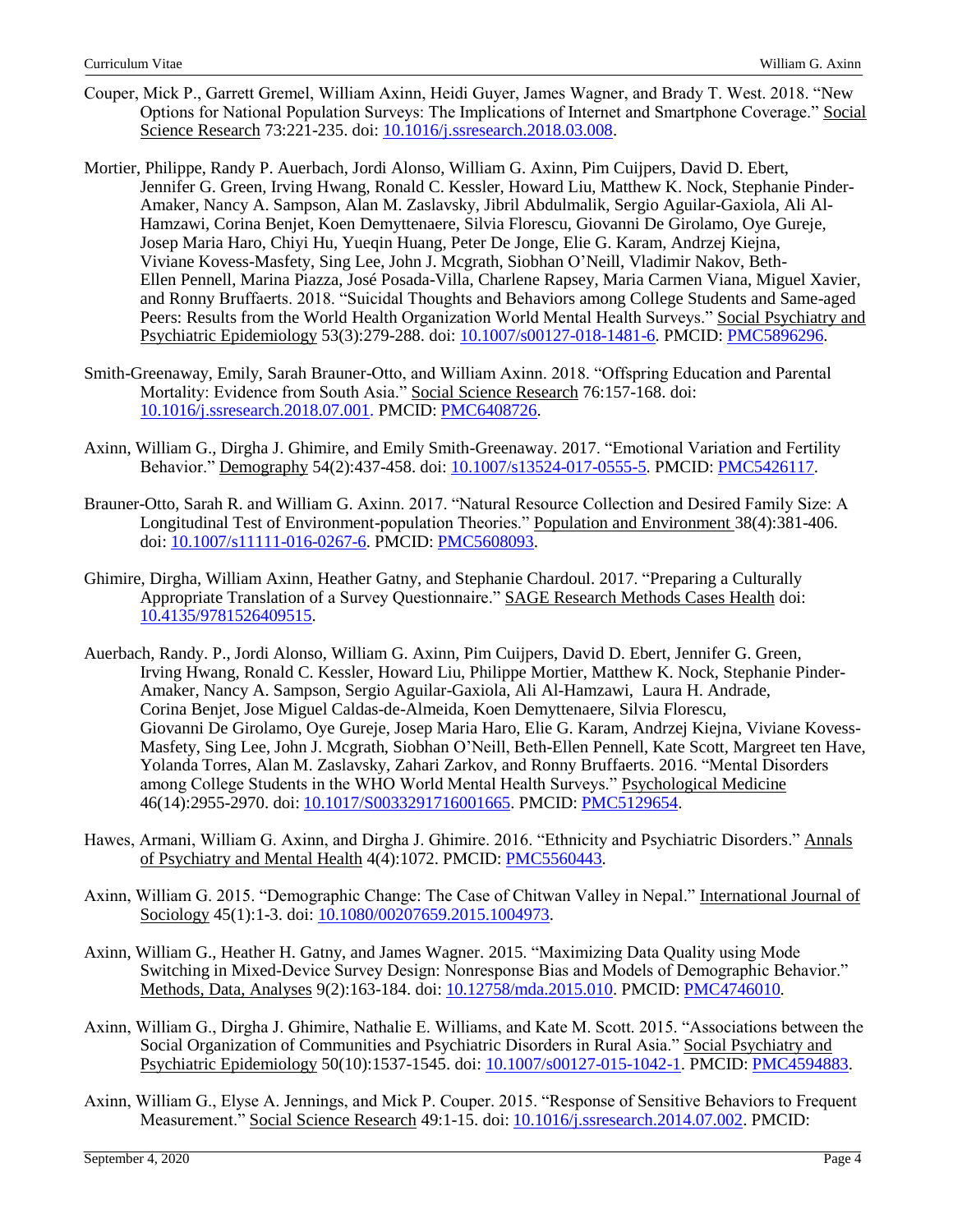[PMC4247852.](https://www.ncbi.nlm.nih.gov/pmc/articles/PMC4247852/)

- Axinn, William G., Kate M. Scott, and Stephanie A. Chardoul. 2015. "Demography of Mental Health." Pp. 18-25 in Encyclopedia of Mental Health, Second edition, Volume 2, editor in Chief H. S. Friedman. Waltham, MA: Academic Press. doi: [10.1016/B978-0-12-397045-9.00101-4.](https://doi.org/10.1016/B978-0-12-397045-9.00101-4)
- Ghimire, Dirgha J., William G. Axinn, and Emily Smith-Greenaway. 2015. "Impact of the Spread of Mass Education on Married Women's Experience with Domestic Violence." Social Science Research 54:319- 331. doi: [10.1016/j.ssresearch.2015.08.004.](https://doi.org/10.1016/j.ssresearch.2015.08.004) PMCID: [PMC4607934.](https://www.ncbi.nlm.nih.gov/pmc/articles/PMC4607934/)
- West, Brady T., William G. Axinn, and Dirgha J. Ghimire. 2015. "Evaluating a Modular Design Approach to Collecting Survey Data Using Text Messages." Survey Research Methods 9(2):111-123. PMCID: [PMC4551499.](https://www.ncbi.nlm.nih.gov/pmc/articles/PMC4551499/)
- An, Li, Alex Zvoleff, Jianguo Liu, and William G. Axinn. 2014. "Agent-Based Modeling in Coupled Human and Natural Systems (CHANS): Lessons from a Comparative Analysis." Annals of the Association of American Geographers 104(4):723-745. doi: [10.1080/00045608.2014.910085.](http://dx.doi.org/10.1080/00045608.2014.910085)
- Carter, Neil H., Andrés Viña, Vanessa Hull, William McConnell, William Axinn, Dirgha Ghimire, and Jianguo Liu. 2014. "Coupled Human and Natural Systems Approach to Wildlife Research and Conservation." Ecology and Society 19(3):43. doi: 10.5751/ES-06881-190343.
- Axinn, William G., Dirgha J. Ghimire, Nathalie E. Williams, and Kate M. Scott. 2013. "Gender, Traumatic Events, and Mental Health Disorders in a Rural Asian Setting." Journal of Health and Social Behavior 54(4):444-461. doi: [10.1177/0022146513501518.](https://doi.org/10.1177/0022146513501518) PMCID: [PMC3891584.](https://www.ncbi.nlm.nih.gov/pmc/articles/PMC3891584/)
- Gatny, Heather H., Mick P. Couper, and William G. Axinn. 2013. "New Strategies for Biosample Collection in Population-Based Social Research." Social Science Research 42:1402-1409. doi: [10.1016/j.ssresearch.2013.03.004.](https://doi.org/10.1016/j.ssresearch.2013.03.004) PMCID: [PMC3717190.](https://www.ncbi.nlm.nih.gov/pmc/articles/PMC3717190/)
- Ghimire, Dirgha J. and William G. Axinn. 2013. "Marital Processes, Arranged Marriage, and Contraception to Limit Fertility." Demography 50(5):1663-1686. doi: [10.1007/s13524-013-0221-5.](https://doi.org/10.1007/s13524-013-0221-5) PMCID: [PMC3786027.](https://www.ncbi.nlm.nih.gov/pmc/articles/PMC3786027/)
- Ghimire, Dirgha J., Stephanie Chardoul, Ronald C. Kessler, William G. Axinn, and Bishnu P. Adhikari. 2013. "Modifying and Validating the Composite International Diagnostic Interview (CIDI) for Use in Nepal." International Journal of Methods in Psychiatric Research 22(1):71-81. doi: [10.1002/mpr.1375.](https://doi.org/10.1002/mpr.1375) PMCID: [PMC3610833.](https://www.ncbi.nlm.nih.gov/pmc/articles/PMC3610833/)
- Axinn, William G., Dirgha J. Ghimire, and Nathalie Williams. 2012. "Collecting Survey Data during Armed Conflict." Journal of Official Statistics 28(2):153-171. PMCID: [PMC3571111.](https://www.ncbi.nlm.nih.gov/pmc/articles/PMC3571111/)
- Gatny, Heather H. and William G. Axinn. 2012. "Willingness to Participate in Research during Pregnancy: Race, Experience, and Motivation." Field Methods 24:135-154. doi[: 10.1177/1525822X11419819.](https://doi.org/10.1177/1525822X11419819) PMCID: [PMC3393046.](https://www.ncbi.nlm.nih.gov/pmc/articles/PMC3393046/)
- Jennings, Elyse A., William G. Axinn, and Dirgha J. Ghimire. 2012. "The Effect of Parents' Attitudes on Sons' Marriage Timing." American Sociological Review 77(6):923-945. doi: [10.1177/0003122412464041.](https://doi.org/10.1177/0003122412464041) PMCID: [PMC3590910.](https://www.ncbi.nlm.nih.gov/pmc/articles/PMC3590910/)
- Link, Cynthia F., William G. Axinn, and Dirgha J. Ghimire. 2012. "Household Energy Consumption: Community Context and the Fuelwood Transition." Social Science Research 41(3):598-611. doi: [10.1016/j.ssresearch.2011.12.007.](https://doi.org/10.1016/j.ssresearch.2011.12.007) PMCID: [PMC3461177.](https://www.ncbi.nlm.nih.gov/pmc/articles/PMC3461177/)
- Wagner, James, Brady T. West, Nicole Kirgis, James M. Lepkowski, William G. Axinn and Shonda Kruger Ndiaye. 2012. "Use of Paradata in a Responsive Design Framework to Manage a Field Data Collection."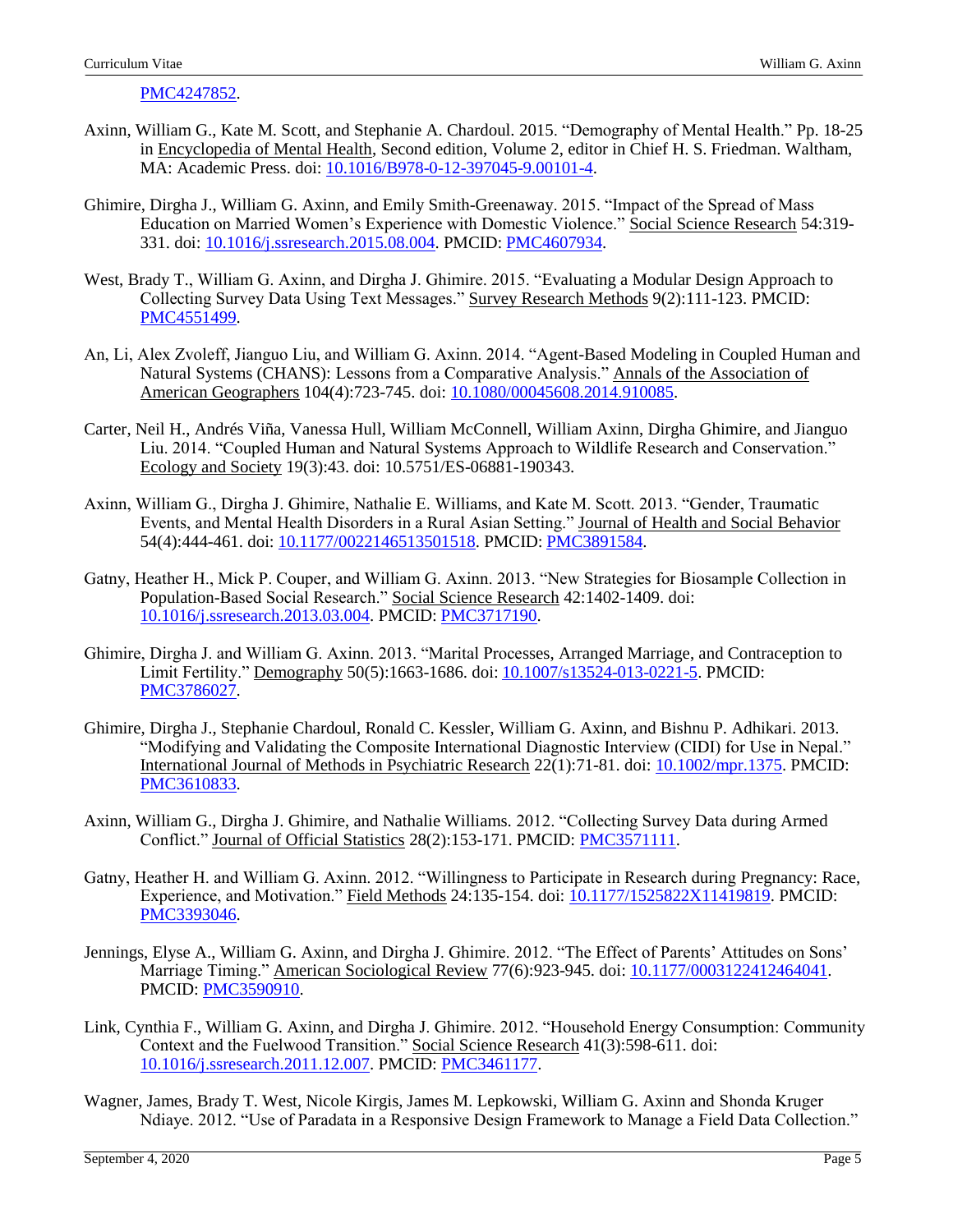Journal of Official Statistics 28(4):477-499.

- Williams, Nathalie E., Dirgha J. Ghimire, William G. Axinn, Elyse A. Jennings, and Meeta S. Pradhan. 2012. "A Micro-Level Event-Centered Approach to Investigating Armed Conflict and Population Responses." Demography 49(4):1521-1546. doi: [10.1007/s13524-012-0134-8.](https://doi.org/10.1007/s13524-012-0134-8) PMCID: [PMC3495997.](https://www.ncbi.nlm.nih.gov/pmc/articles/PMC3495997/)
- Axinn, William G. and Dirgha J. Ghimire. 2011. "Social Organization, Population, and Land Use." American Journal of Sociology 117(1):209-258. doi: [10.1086/661072.](https://dx.doi.org/10.1086%2F661072) PMCID: [PMC3162250.](https://www.ncbi.nlm.nih.gov/pmc/articles/PMC3162250/)
- Axinn, William G., Cynthia F. Link, and Robert M. Groves. 2011. "Responsive Survey Design, Demographic Data Collection, and Models of Demographic Behavior." Demography 48(3):1127-1149. doi: [10.1007/s13524-011-0044-1.](https://doi.org/10.1007/s13524-011-0044-1) PMID: 21706256.
- Axinn, William G., Linda Young-DeMarco, and Messo Caponi Roe. 2011. "Gender Double Standards in Parenting Attitudes." Social Science Research 40(2):417-432. doi: [10.1016/j.ssresearch.2010.08.010.](https://doi.org/10.1016/j.ssresearch.2010.08.010) PMCID: [PMC3035381.](https://www.ncbi.nlm.nih.gov/pmc/articles/PMC3035381/)
- Axinn, William G., Jennifer S. Barber, and Ann E. Biddlecom. 2010. "Social Organization and the Transition from Direct to Indirect Consumption." Social Science Research 39:357-368. doi: [10.1016/j.ssresearch.2010.01.001.](https://doi.org/10.1016/j.ssresearch.2010.01.001) PMCID: [PMC2877213.](https://www.ncbi.nlm.nih.gov/pmc/articles/PMC2877213/)
- Brauner-Otto, Sarah R. and William G. Axinn. 2010. "Parental Family Experiences, the Timing of First Sex, and Contraception." Social Science Research 39(6):875-893. doi: [10.1016/j.ssresearch.2010.06.015.](https://doi.org/10.1016/j.ssresearch.2010.06.015) PMCID: [PMC2978908.](https://www.ncbi.nlm.nih.gov/pmc/articles/PMC2978908/)
- Ghimire, Dirgha J. and William G. Axinn. 2010. "Community Context, Land Use and First Birth." Rural Sociology 75(3):478-513. doi: [10.1111/j.1549-0831.2010.00019.x.](https://doi.org/10.1111/j.1549-0831.2010.00019.x) PMCID: [PMC2945390.](https://www.ncbi.nlm.nih.gov/pmc/articles/PMC2945390/)
- Massey, Douglas S., William G. Axinn, and Dirgha J. Ghimire. 2010. "Environmental Change and Out-Migration: Evidence from Nepal." Population and Environment 32(2):109-136. doi: [10.1007/s11111-010-](https://doi.org/10.1007/s11111-010-0119-8) [0119-8.](https://doi.org/10.1007/s11111-010-0119-8) PMCID: [PMC3042700.](https://www.ncbi.nlm.nih.gov/pmc/articles/PMC3042700/)
- Massey, Douglas S., Nathalie Williams, William G. Axinn, and Dirgha Ghimire. 2010. "Community Services and Out-Migration." International Migration 48(3):1-41. doi: [10.1111/j.1468-2435.2009.00581.x.](https://dx.doi.org/10.1111%2Fj.1468-2435.2009.00581.x) PMCID: [PMC3146299.](https://www.ncbi.nlm.nih.gov/pmc/articles/PMC3146299/)
- Gatny, Heather H., Mick P. Couper, William G. Axinn, and Jennifer S. Barber. 2009. "Using Debit Cards for Incentive Payments: Experiences of a Weekly Survey Study." Survey Practice. doi: [10.29115/SP-2009-](https://doi.org/10.29115/SP-2009-0034) [0034.](https://doi.org/10.29115/SP-2009-0034)
- Brauner-Otto, Sarah R., William G. Axinn, and Dirgha J. Ghimire. 2007. "The Spread of Health Services and Fertility Transition." Demography 44(4):747-770. doi: [10.1353/dem.2007.0041.](https://doi.org/10.1353/dem.2007.0041) PMID: 18232209.
- Ghimire, Dirgha J. and William G. Axinn. 2006. "Family Change in Nepal: Evidence from Western Chitwan." Contributions to Nepalese Studies 33(2):177-201.
- Ghimire, Dirgha J., William G. Axinn, Scott T. Yabiku, and Arland Thornton. 2006. "Social Change, Premarital Nonfamily Experience and Spouse Choice in an Arranged Marriage Society." American Journal of Sociology 111(4):1181-1218. doi: [10.1086/498468.](https://doi.org/10.1086/498468)
- Biddlecom, Ann E., William G. Axinn, and Jennifer S. Barber. 2005. "Environmental Effects on Family Size Preferences and Subsequent Reproductive Behavior in Nepal." Population and Environment 26(3):183- 206. doi: [10.1007/s11111-005-1874-9.](https://doi.org/10.1007/s11111-005-1874-9)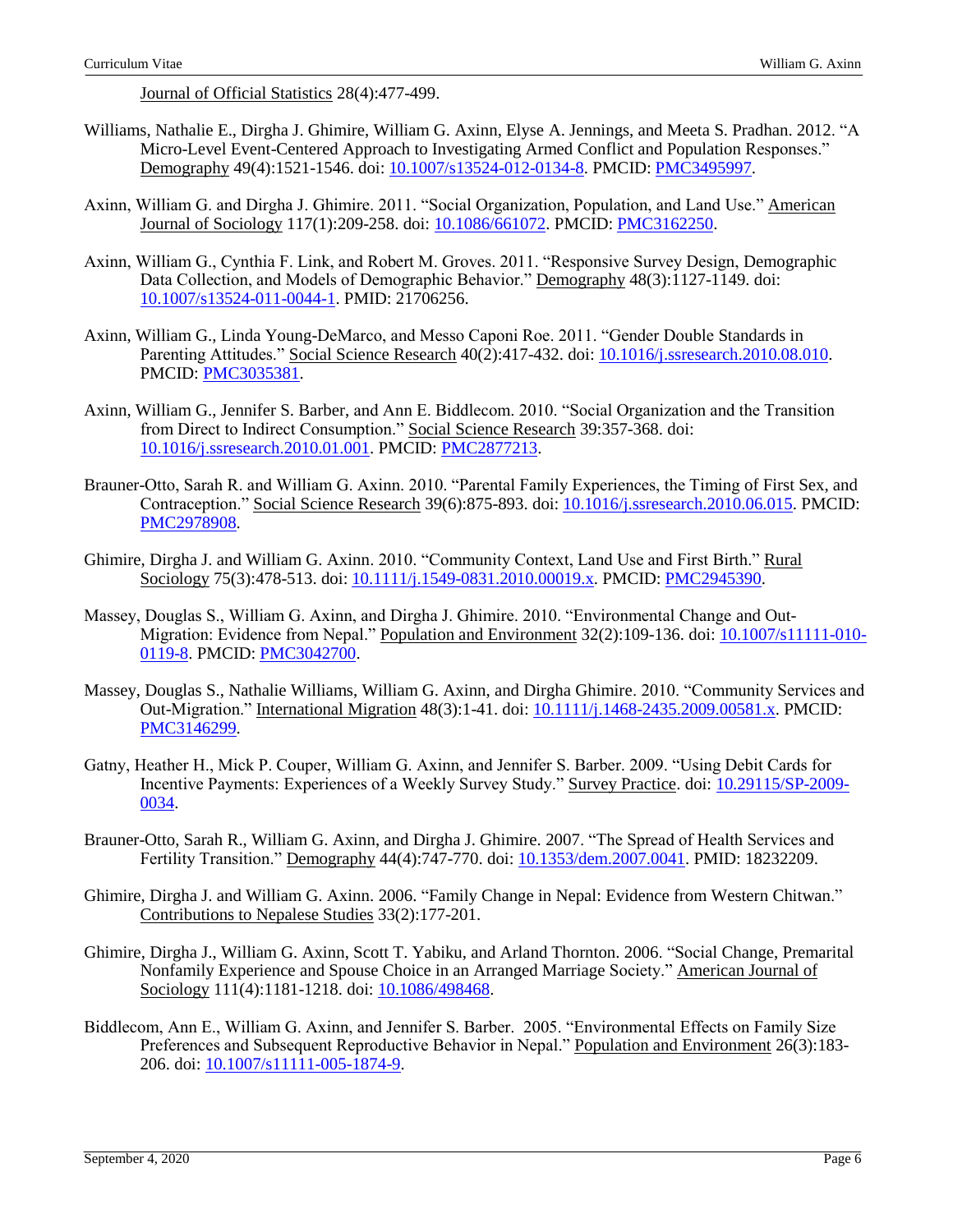- Barber, Jennifer S. and William G. Axinn. 2004. "New Ideas and Fertility Limitation: The Role of Mass Media." Journal of Marriage and Family 66:1180-1200. doi[: 10.1111/j.0022-2445.2004.00086.x.](https://www.researchgate.net/deref/http%3A%2F%2Fdx.doi.org%2F10.1111%2Fj.0022-2445.2004.00086.x)
- Hoelter, Lynette F., William G. Axinn, and Dirgha J. Ghimire. 2004. "Social Change, Premarital Nonfamily Experiences, and Marital Dynamics." Journal of Marriage and Family 66:1131-1151. doi: [10.1111/j.0022-2445.2004.00083.x.](https://www.researchgate.net/deref/http%3A%2F%2Fdx.doi.org%2F10.1111%2Fj.0022-2445.2004.00083.x)
- Barber, Jennifer S., Ann E. Biddlecom, and William G. Axinn. 2003. "Neighborhood Social Change and Perceptions of Environmental Degradation." Population and Environment 25(2):77-108. doi: [10.1023/B:POEN.0000015559.53819.ab.](http://dx.doi.org/10.1023/B:POEN.0000015559.53819.ab)
- Axinn, William G., Arland Thornton, Lishou S. Yang, Linda Young-DeMarco, and Yu Xie. 2002. "Mothers' Reports of Children's Family Formation Behavior." Social Science Research 31(2):257-283. doi: [10.1006/ssre.2001.0729.](https://doi.org/10.1006/ssre.2001.0729)
- Beutel, Ann M. and William G. Axinn. 2002. "Gender, Social Change, and Educational Attainment." Economic Development and Cultural Change 51(1):109-134. doi[: 10.1086/345517.](https://www.researchgate.net/deref/http%3A%2F%2Fdx.doi.org%2F10.1086%2F345517)
- Maples, Jerry J., Susan A. Murphy, and William G. Axinn. 2002. "Two-Level Proportional Hazards Models." Biometrics 58(4):754-763. doi: [10.1111/j.0006-341x.2002.00754.x.](https://doi.org/10.1111/j.0006-341x.2002.00754.x) PMID: 12495129.
- Axinn, William G. and Jennifer S. Barber. 2001. "Mass Education and Fertility Transition." American Sociological Review 66(4):481-505. doi: [10.2307/3088919.](https://www.researchgate.net/deref/http%3A%2F%2Fdx.doi.org%2F10.2307%2F3088919)
- Axinn, William G. and Scott T. Yabiku. 2001. "Social Change, the Social Organization of Families, and Fertility Limitation." American Journal of Sociology 106(5):1219-1261. doi[: 10.1086/320818.](https://doi.org/10.1086/320818)
- Pienta, Amy Mehraban, Jennifer S. Barber, and William G. Axinn. 2001. "Social Change and Adult Children's Attitudes toward Support of Elderly Parents: Evidence from Nepal." Hallym International Journal of Aging 3(2):211-235. doi[: 10.1092/D5T7-2BMY-YP4W-T2NU.](https://www.researchgate.net/deref/http%3A%2F%2Fdx.doi.org%2F10.1092%2FD5T7-2BMY-YP4W-T2NU)
- Barber, Jennifer S., Susan Murphy, William G. Axinn, and Jerry Maples. 2000. "Discrete-Time Multilevel Hazard Analysis." Sociological Methodology 30:201-235. doi[: 10.1111/0081-1750.00079.](https://doi.org/10.1111%2F0081-1750.00079)
- Axinn, William G., Lisa D. Pearce, and D. Ghimire. 1999. "Innovations in Life History Calendar Applications." Social Science Research 28:243-264. doi: [10.1006/ssre.1998.0641.](https://doi.org/10.1006/ssre.1998.0641)
- Barber, Jennifer S., William G. Axinn, and A. Thornton. 1999. "Unwanted Childbearing, Health and Mother-Child Relationships." Journal of Health and Social Behavior 40(3):231-257. PMID: 10513146.
- Shivakoti, Ganesh P., William G. Axinn, Prem Bhandari, and Netra Chhetri. 1999. "The Impact of Community Context on Land Use in an Agricultural Society." Population and Environment 20(3):191-213.
- Yabiku, Scott T., William G. Axinn, and Arland Thornton. 1999. "Family Integration and Children's Self-Esteem." American Journal of Sociology 104(5):1494-1524.
- Axinn, William G., Jennifer S. Barber, and Arland Thornton. 1998. "The Long-Term Impact of Parents' Childbearing Decisions on Children's Self-Esteem." Demography 35(4):435-443. PMID: 9850468.
- Barber, Jennifer S. and William G. Axinn. 1998. "Gender Role Attitudes and Marriage among Young Women." Sociological Quarterly 39(1):11-31. doi: [10.1111/j.1533-8525.1998.tb02347.x.](https://doi.org/10.1111/j.1533-8525.1998.tb02347.x)
- Barber, Jennifer S. and William G. Axinn. 1998. "The Impact of Parental Pressure for Grandchildren on Young People's Entry into Cohabitation and Marriage." Population Studies 52:129-144. doi: [10.1080/0032472031000150336.](https://doi.org/10.1080/0032472031000150336)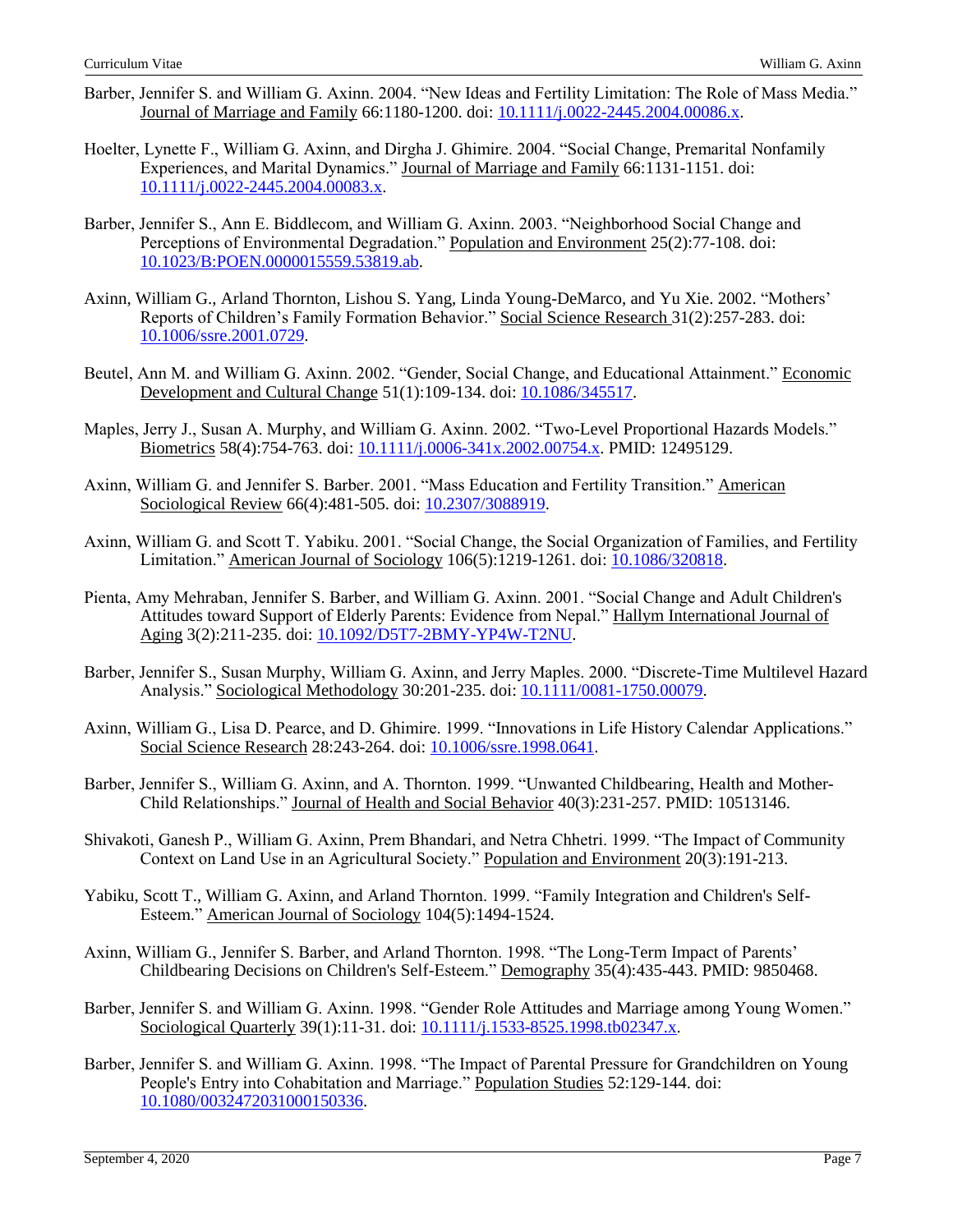- Pearce, Lisa D. and William G. Axinn. 1998. "The Impact of Family Religious Life on the Quality of Mother-Child Relations." American Sociological Review 63:810-828. doi: [10.2307/2657503.](https://psycnet.apa.org/doi/10.2307/2657503)
- Axinn, William G. and Jennifer S. Barber. 1997. "Living Arrangements and Family Formation Attitudes in Early Adulthood." Journal of Marriage and the Family 59:595-611. doi: [10.2307/353948.](https://psycnet.apa.org/doi/10.2307/353948)
- Axinn, William G., Jennifer S. Barber, and Dirgha J. Ghimire. 1997. "The Neighborhood History Calendar: A Data Collection Method Designed for Dynamic Multilevel Modeling." Sociological Methodology 27:355- 392. PMID: 12348199. doi[: 10.1111/1467-9531.271031.](https://doi.org/10.1111%2F1467-9531.271031)
- Barber, Jennifer S., Ganesh P. Shivakoti, William G. Axinn, and Kishor Gajurel. 1997. "Sampling Strategies for Rural Settings: A Detailed Example from the Chitwan Valley Family Study, Nepal." Nepal Population Journal 6(5):193-203.
- Axinn, William G. and Tom Fricke. 1996. "Community Context, Women's Natal Kin Ties, and Demand for Children: Macro-Micro Linkages in Social Demography." Rural Sociology 61(2):249-271. doi: [10.1111/j.1549-0831.1996.tb00619.x.](https://doi.org/10.1111/j.1549-0831.1996.tb00619.x)
- Axinn, William G. and Arland Thornton. 1996. "The Influence of Parents' Marital Dissolutions on Children's Attitudes towards Family Formation." Demography 33(1):66-81. PMID: 8690141.
- Thornton, Arland, William G. Axinn and Jay Teachman. 1995. "The Influence of School Enrollment and Accumulation on Cohabitation and Marriage in Early Adulthood." American Sociological Review 60(5):762-774. doi: [10.2307/2096321.](https://www.researchgate.net/deref/http%3A%2F%2Fdx.doi.org%2F10.2307%2F2096321)
- Thornton, Arland, Terri L. Orbuch, and William G. Axinn. 1995. "Parent-Child Relationships during the Transition to Adulthood." Journal of Family Issues 16(5):538-564. doi: [10.1177/019251395016005003.](http://dx.doi.org/10.1177/019251395016005003)
- Axinn, William G., Marin E. Clarkberg, and Arland Thornton. 1994. "Family Influences on Family Size Preferences." Demography 31(1):65-79. PMID: 8005343.
- Axinn, William G. 1993. "The Effects of Children's Schooling on Fertility Limitation." Population Studies 47:481-493. doi: [10.1080/0032472031000147256.](https://doi.org/10.1080/0032472031000147256)
- Axinn, William G. and Arland Thornton. 1993. "Mothers, Children, and Cohabitation: The Intergenerational Effects of Attitudes and Behavior." American Sociological Review 58(2):233-246. doi: [10.2307/2095968.](https://www.researchgate.net/deref/http%3A%2F%2Fdx.doi.org%2F10.2307%2F2095968)
- Fricke, Tom, William G. Axinn, and Arland Thornton. 1993. "Marriage, Social Inequality, and Women's Contact with their Natal Families in Alliance Societies: Two Tamang Examples." American Anthropologist 95(2):395-419. doi: [10.1525/aa.1993.95.2.02a00070.](https://doi.org/10.1525/aa.1993.95.2.02a00070)
- Hill, Daniel, William G. Axinn, and Arland Thornton. 1993. "Competing Hazards with Shared Unmeasured Risk Factors." Sociological Methodology 23:245-277. PMID: 12318164.
- Axinn, William G. 1992. "Family Organization and Fertility Limitation in Nepal." Demography 29(4):503-521. PMID: 1483539.
- Axinn, William G. 1992. "Rural Income-Generating Programs and Fertility Limitation: Evidence from a Microdemographic Study in Nepal." Rural Sociology 57(3):396-413. doi: [10.1111/j.1549-](https://www.researchgate.net/deref/http%3A%2F%2Fdx.doi.org%2F10.1111%2Fj.1549-0831.1992.tb00472.x) [0831.1992.tb00472.x.](https://www.researchgate.net/deref/http%3A%2F%2Fdx.doi.org%2F10.1111%2Fj.1549-0831.1992.tb00472.x)
- Axinn, William G. and Arland Thornton. 1992. "The Influence of Parental Resources on the Timing of the Transition to Marriage." Social Science Research 21:261-285. doi: [10.1016/0049-089X\(92\)90008-5.](https://doi.org/10.1016/0049-089X(92)90008-5)
- Axinn, William G. and Arland Thornton. 1992. "The Relationship between Cohabitation and Divorce: Selectivity or Causal Influence?" Demography 29(3):357-374. PMID: 1426434.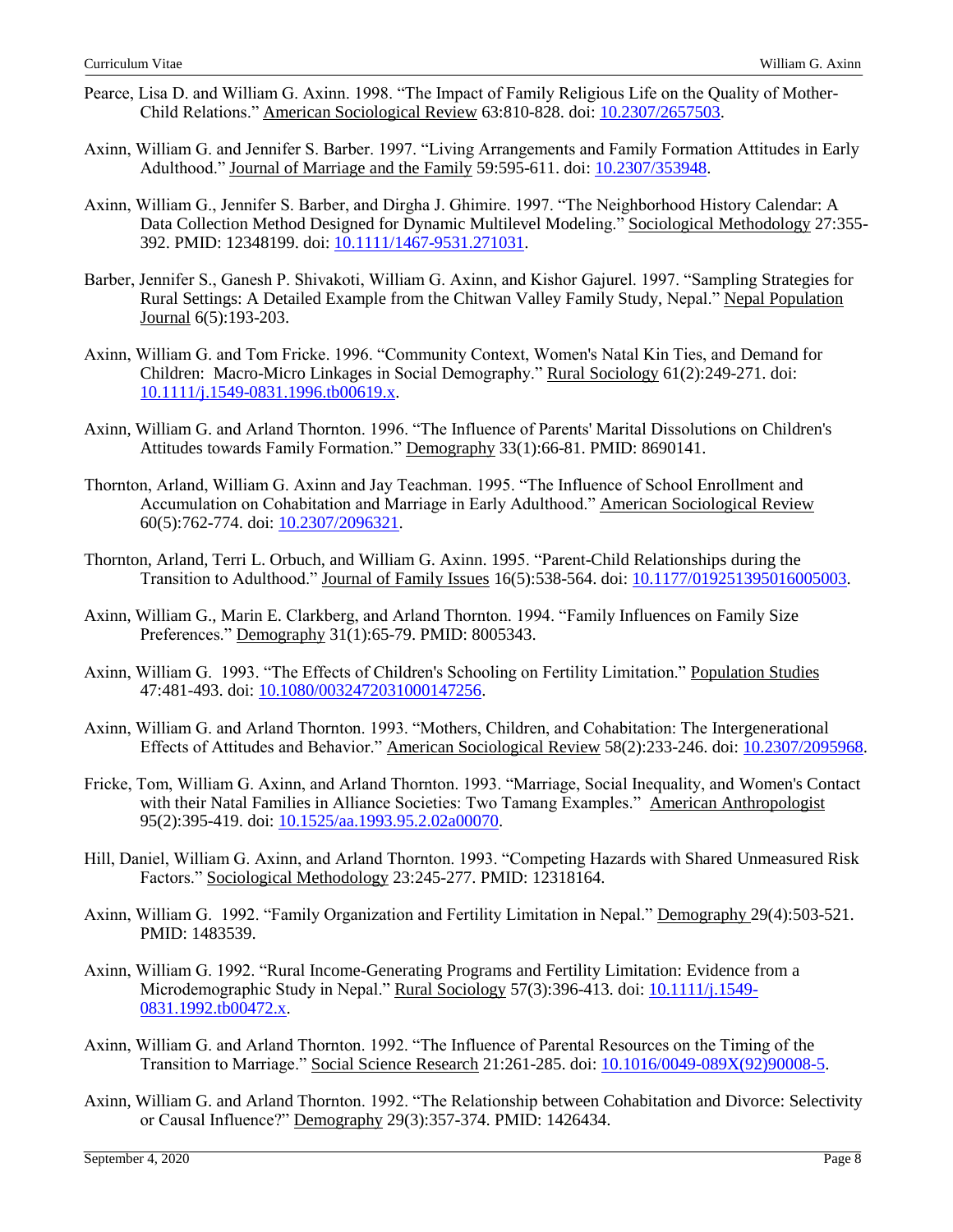- Thornton, Arland, William G. Axinn and Daniel Hill. 1992. "Reciprocal Effects of Religiosity, Cohabitation, and Marriage." American Journal of Sociology 98(3):628-651. doi: [10.1086/230051.](https://psycnet.apa.org/doi/10.1086/230051)
- Axinn, William G. 1991. "The Influence of Interviewer Sex on Responses to Sensitive Questions in Nepal." Social Science Research 20:303-318. doi: [10.1016/0049-089X\(91\)90009-R.](https://doi.org/10.1016/0049-089X(91)90009-R)
- Axinn, William G., Tom Fricke, and Arland Thornton. 1991. "The Microdemographic Community-Study Approach: Improving Survey Data by Integrating the Ethnographic Method." Sociological Methods and Research 20(2):187-217. doi: [10.1177/0049124191020002001.](https://doi.org/10.1177%2F0049124191020002001)
- Axinn, William G. 1989. "Interviewers and Data Quality in a Less Developed Setting." Journal of Official Statistics 5(3):265-280.
- Thornton, Arland and William G. Axinn. 1989. "Changing Patterns of Marital Formation and Dissolution in the United States: Demographic Implications." International Union for the Scientific Study of Population Proceedings, Volume 3, pp. 149-161.

#### **Chapters in Edited Volumes and Book Reviews**

- Mneimneh, Zeina N., William G. Axinn, Dirgha Ghimre, Kristen L. Cibellil, and Mohammad Salih Alkaisy. 2014. "Conducting Survey in Areas of Armed Conflict." Pp. 134-156 in Hard-to-Survey Populations, edited by R. Tourangeau, B. Edwards, T. P. Johnson, K. M. Wolter, and N. Bates. Cambridge, United Kingdom: Cambridge University Press.
- Axinn, William G., Dirgha J. Ghimire, and Jennifer S. Barber. 2007. "The Influence of Ideational Dimensions of Social Change on Family Formation in Nepal." In International Family Change: Ideational Perspectives, edited by Ruk Jayakody, Arland Thornton, and William G. Axinn. Mahwah, NJ: Lawrence Erlbaum Associates.
- Axinn, William G., Amie Emens, and Colter Mitchell. 2007. "Ideational Influences on Family Change in the United States." In International Family Change: Ideational Perspectives, edited by Ruk Jayakody, Arland Thornton, and William G. Axinn. Mahwah, NJ: Lawrence Erlbaum Associates.
- Axinn, William G., Ruk Jayakody, and Arland Thornton. 2007. "New Directions for Research on Ideational Perspectives." In International Family Change: Ideational Perspectives, edited by Ruk Jayakody, Arland Thornton, and William G. Axinn. Mahwah, NJ: Lawrence Erlbaum Associates.
- Jayakody, Ruk, Arland Thornton, and William G. Axinn. 2007. "Perspectives on International Family Change." In International Family Change: Ideational Perspectives, edited by Ruk Jayakody, Arland Thornton, and William G. Axinn. Mahwah, NJ: Lawrence Erlbaum Associates.
- Axinn, William G. 2006. "Review of Being Together, Working Apart by Barbara Schneider and Linda Waite." American Journal of Sociology 112(2):622-624.
- Barber, Jennifer S. and William G. Axinn. 2005. "How do Attitudes Shape Childbearing in the United States?" In A. Booth and A. C. Crouter, Editors. The New Population Problem: Why Families in Developed Countries Are Shrinking and What it Means. Mahwah, NJ: Lawrence Erlbaum Associates.
- Thornton, Arland and William G. Axinn. 2004. "The Social Demography of Fertility: Some Contributions of American Surveys." Pp. 281-304 in J. S. House, F. T. Juster, R. L. Kahn, H. Schuman, and E. Singer, Editors. A Telescope on Society: Survey Research and Social Science at the University of Michigan and Beyond. Ann Arbor: The University of Michigan Press.
- Axinn, William G. and Jennifer S. Barber. 2003. "Linking People and Land Use: A Sociological Perspective." Pp. 285-313 in J. Fox, R. R. Rindfuss, S. Walsh, and V. Mishra, Editors. People and the Environment.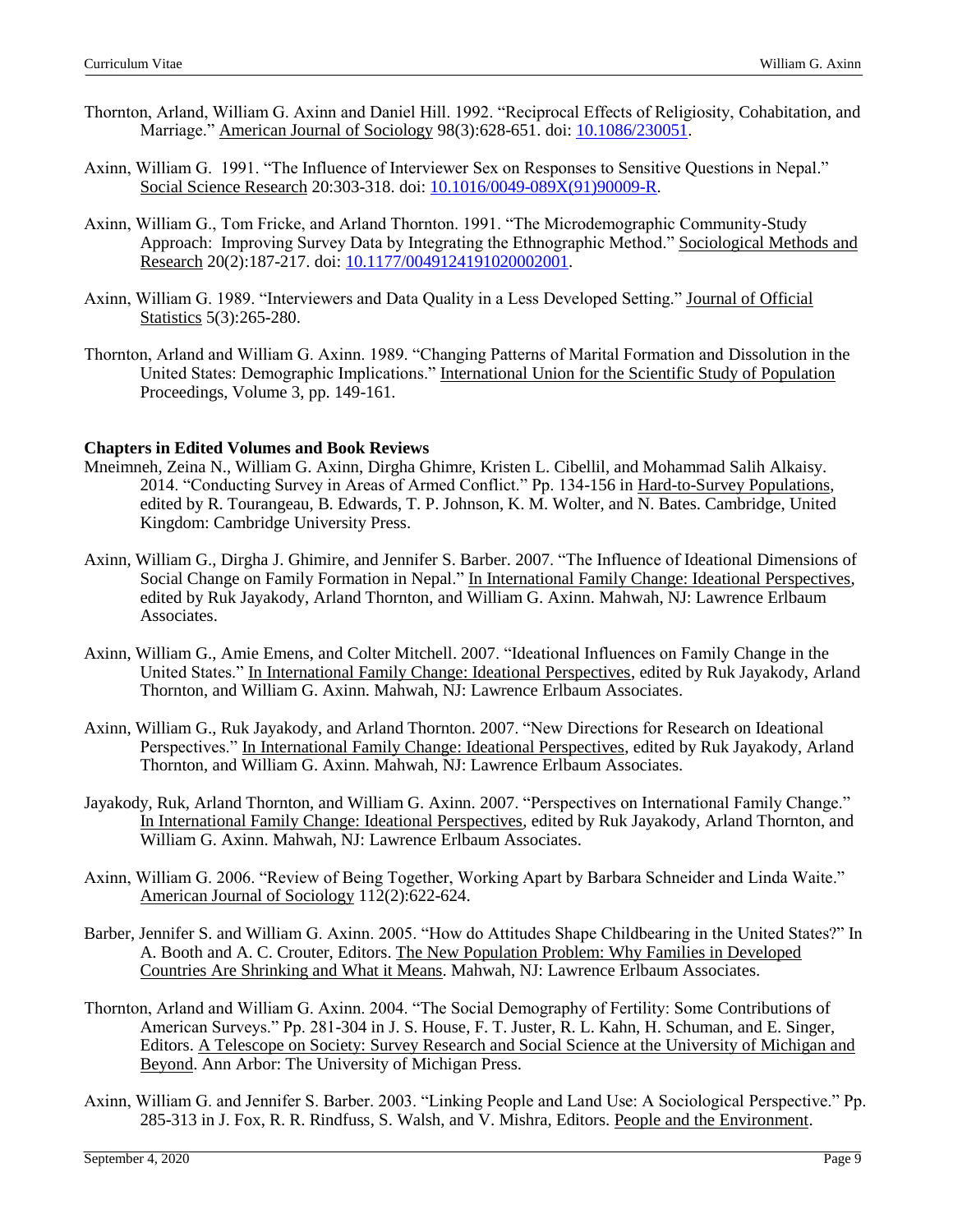Boston: Kluwer Academic Publishers.

- Thornton, Arland, Ronald Freedman, and William G. Axinn. 2002. "Intergenerational Panel Study of Parents and Children." Pp. 315-334 in Erin Phelps, Frank F. Furstenburg, and Anne Colby, Editors. Looking at Lives: American Longitudinal Studies of the Twentieth Century. New York: Russell Sage Foundation.
- Barber, Jennifer S., William G. Axinn, and Arland Thornton. 2002. "The Influence of Attitudes on Family Formation Processes." In Ron Lesthaeghe, Editor. Meaning and Choice: Value Orientations and Life Course Decisions. Monograph 38. The Hague: Netherlands Interdisciplinary Demographic Institute. (Reprinted from Ron Lesthaeghe, Editor. Belgium National Academy of Sciences).
- Axinn, William G. and Heather H. Gatny. 2001. "The Stycos Legacy: Multimethod Approaches to Social Demography." Cornell University, Population and Development Program Working Papers, 2001.03.
- Thornton, Arland, William G. Axinn, Tom Fricke and Duane F. Alwin. 2001. "Values and Beliefs in the Lives of Children and Families." Pp. 215-243 in A. Thornton, editor. The Well-being of Children and Families: Research and Data Needs. Ann Arbor: University of Michigan Press.
- Axinn, William G. and Arland Thornton. 2000. "The Transformation of the Meaning of Marriage." Pp.147-169 in Linda Waite, Christine Bachrach, Michelle Hindin, Elizabeth Thomson and Arland Thornton, editors. Ties That Bind: Perspectives on Marriage and Cohabitation. Hawthorne: Aldine de Gruyter.
- Axinn, William G., Jennifer S. Barber, and Arland Thornton. 1999. "Values and Beliefs as Determinants of Outcomes in Children's Lives." In Alan Booth, Ann C. Crouter, and Michael J. Shanahan, editors. Transitions to Adulthood in a Changing Economy: No Work, No Family, No Future? Westport, CT: Praeger Publishers.
- Axinn, William G., Greg J. Duncan, and Arland Thornton. 1997. "The Effects of Parental Income, Wealth and Attitudes on Children's Completed Schooling and Self-Esteem." Pp.518-540 in J. Brooks-Gunn and G. Duncan, editors. Consequences of Growing Up Poor. New York: Russell Sage.
- Axinn, William G. 1995. "Review of Leaving Home Before Marriage: Ethnicity, Familism, and Generational Relations by Frances K. Goldscheider and Calvin Goldscheider." American Journal of Sociology 100(5):1358-1360.

## **Currently Under Review**

- Axinn, William G., Mira D. Vale, and Sarah R. Brauner-Otto. "Student Engagement in Programs to Reduce Campus Sexual Misconduct."
- Axinn, William G., James Wagner, Mick Couper, and Scott Crawford. "Applying Responsive Survey Design to Small-Scale Surveys: Campus Surveys of Sexual Misconduct."
- Axinn, William G., and Stephanie Chardoul. "Improving Reports of Health Risks: Life History Calendars and Measurement of Potentially Traumatic Experiences."
- Benjet, Corina, William G. Axinn, Sabrina Hermosilla, Paul Schulz, Faith Cole, Laura Sampson, and Dirgha Ghimire. "The Association between Exposure to Armed Conflict in Childhood versus Older Ages and Subsequent Onset of Major Depressive Disorder."
- Benjet, Corina and William G. Axinn. "Sexual Assault Experiences of First Year College Students: Understanding Pre-matriculation Experiences to Guide College Health Policy and Planning."
- Zhang, Yang, and William G. Axinn. "Cohabitation Dissolution and Depressive Symptoms among Young Adults: the Role of Parenthood and Gender."
- Zhang, Yang, and William G. Axinn. "Marital Experiences and Depression: Gender and Intimate Partner Violence<sup>"</sup>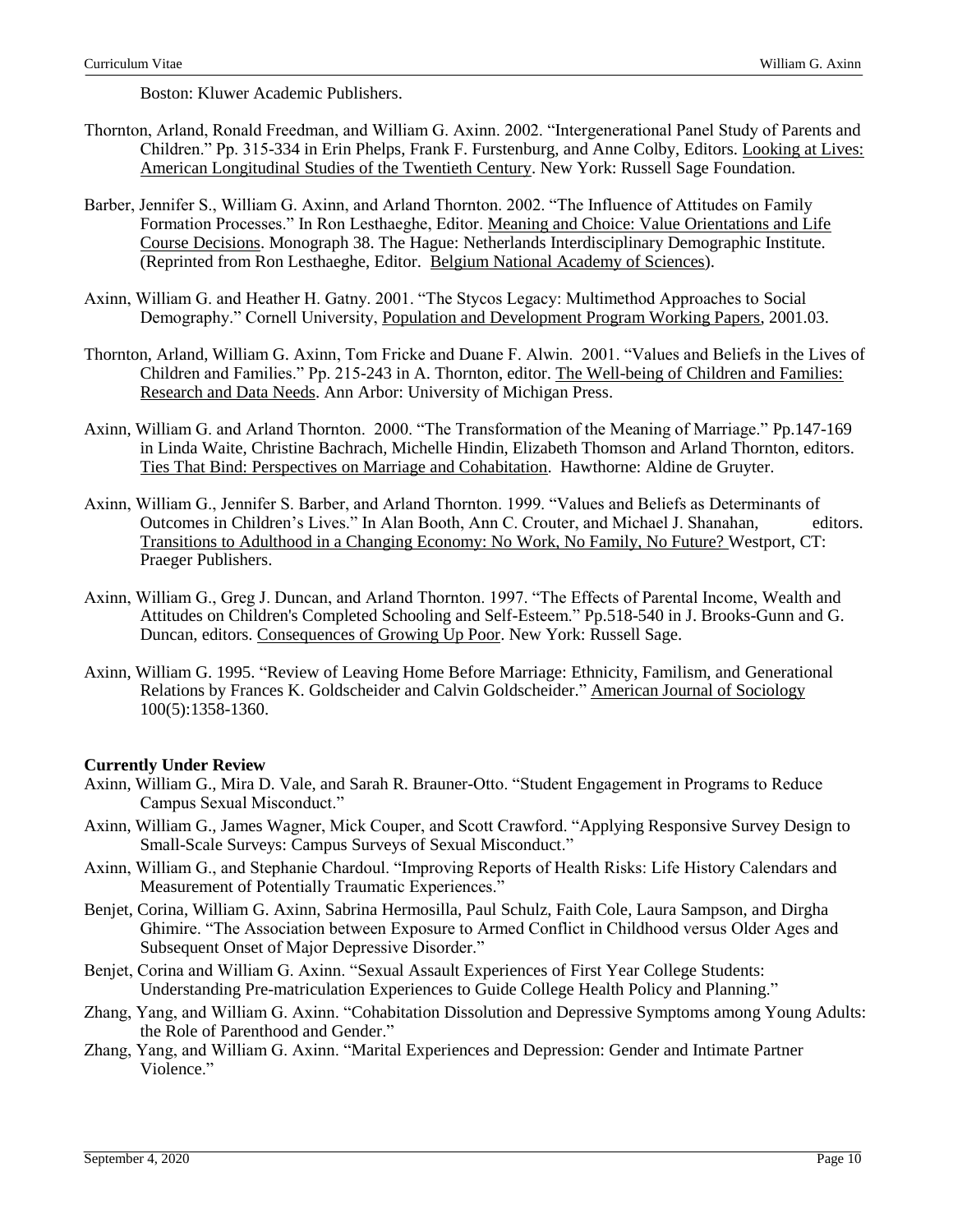| <b>Research Grants</b><br>April 2020 -<br>March 2025 | National Institute of Child Health and Human Development, "Intergenerational Influences<br>on Marriage, Contraception, and Childbearing," Principal Investigator. (R01 HD099135)<br>\$3,780,858 Total Costs.                                                                                                   |
|------------------------------------------------------|----------------------------------------------------------------------------------------------------------------------------------------------------------------------------------------------------------------------------------------------------------------------------------------------------------------|
| April 2020 -<br>March 2025                           | National Institute of Child Health and Human Development, "Interdisciplinary Research"<br>Training Program for International Population Science," Principal Investigator. (R25 HD)<br>101358) \$810,000 Total Costs.                                                                                           |
| September 2018 -<br>August 2023                      | National Institute of Child Health and Human Development, "A More Efficient Web-<br>Based Approach to Collecting National Family, Fertility and Reproductive Health Data,"<br>Co-Investigator. (R01 HD095920) \$3,150,633 Total Costs.                                                                         |
| December 2017 -<br>October 2020                      | Bill and Melinda Gates Foundation, "Consortium on Data for Development," University<br>of Michigan Principal Investigator. \$450,261 Total Costs.                                                                                                                                                              |
| September 2017 -<br>June 2021                        | National Institute of Mental Health, "Understanding the Connections among Genes,<br>Environment, Family Processes and Mental Health," Principal Investigator. (R01<br>MH110872) \$3,504,267 Total Costs.                                                                                                       |
| September 2017 -<br>August 2019                      | National Institute of Child Health and Human Development, "New Data Dissemination for<br>Comparative Population Science," Principal Investigator. (R03 HD092516) \$155,583<br><b>Total Costs.</b>                                                                                                              |
| September 2017 -<br>August 2020                      | Department for International Development (DFID) – Economic and Social Research<br>Council (ESRC, UK), "Improving Learning: Developing Measures of Accountability and<br>Evaluating their Association with Students' Gains in Achievement in Nepal," Co-<br>Investigator. (ES/P005551/1) \$900,102 Total Costs. |
| August 2017 -<br>June 2022                           | National Institute of Child Health and Human Development, "Michigan Research<br>Infrastructure for Population Sciences," Director of Development Core. (P2C HD041028-<br>16) \$1,736,446 Total Costs.                                                                                                          |
| December 2016 -<br>December 2021                     | Planning, Development, and Special Initiatives Department, Government of Tamil Nadu,<br>India, "Tamil Nadu Household Panel Survey," [Position]. (G.0. (Ms.) Nos. 19 & 108) INR<br>39,000,000 Total Costs.                                                                                                      |
| September 2016 -<br>August 2021                      | National Institute of Child Health and Human Development, "Responsive Design for<br>Efficient Survey Data Collection: An Education Program," Co-Investigator. (R25<br>HD084385-01) \$609,912 Total Costs.                                                                                                      |
| September 2016 -<br>August 2017                      | National Institute of Mental Health, "Understanding the Connections among Genes,<br>Environment, Family Processes and Mental Health," Principal Investigator. (R56<br>MH110872) \$819,442 Total Costs.                                                                                                         |
| April 2016 -<br>March 2021                           | National Institute of Child Health and Human Development, "Intergenerational Influences<br>on Family Formation Processes," Principal Investigator. R01 Project 2 in "Transition to<br>Adulthood within its Life Course & Intergenerational Family Context." (P01 HD087155-<br>01) \$7,859,059 Total Costs.     |
| October 2015 -<br>September 2016                     | National Institute of Child Health and Human Development, "Testing a New Approach to<br>Research on Genetics, Environment, Family and Mental Health," Principal Investigator.<br>(R56 HD085284) \$299,563 Total Costs.                                                                                         |
| October 2014 -                                       | Department for International Development (DFID) - Economic and Social Research                                                                                                                                                                                                                                 |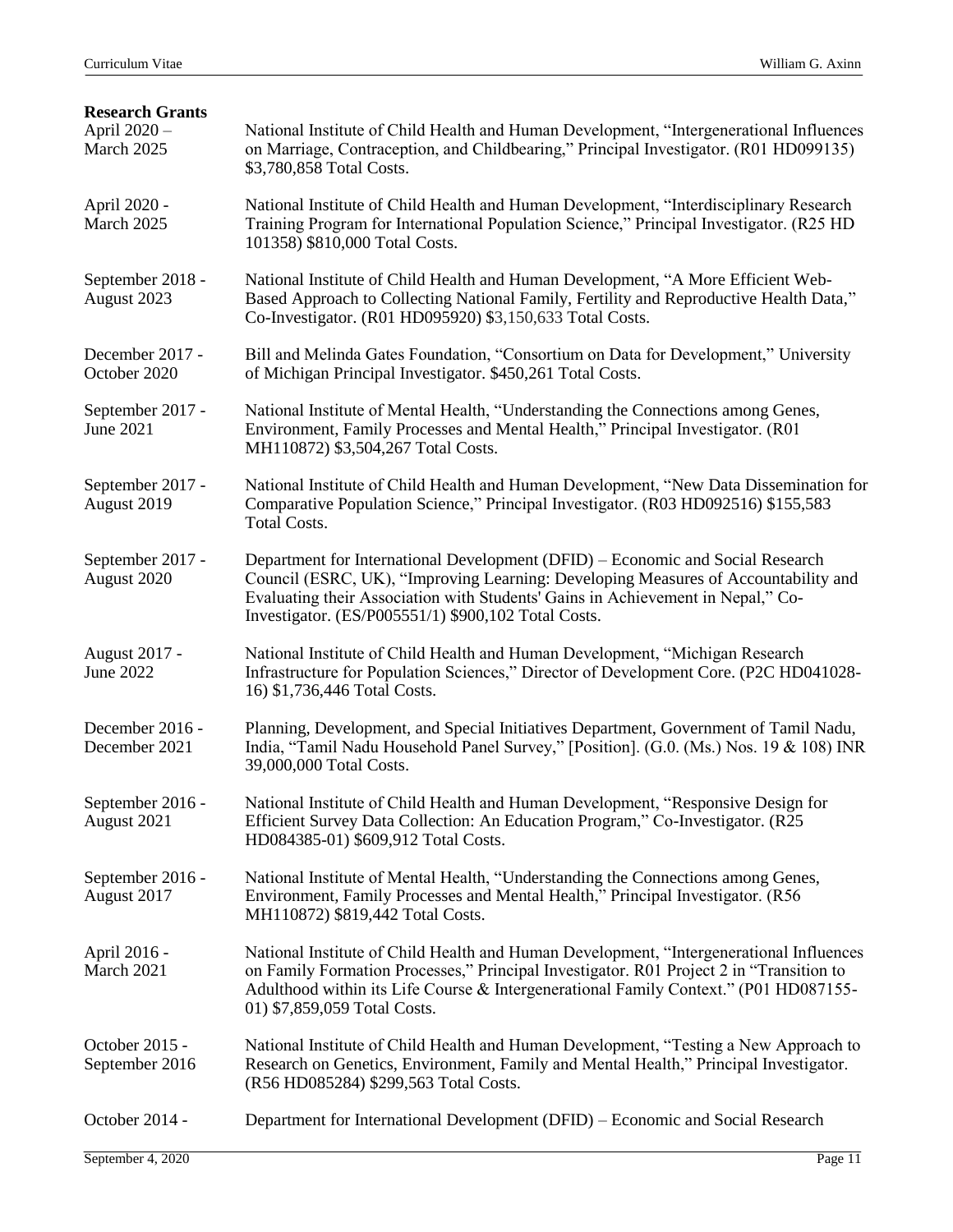| Curriculum Vitae                     | William G. Axinn                                                                                                                                                                                                            |
|--------------------------------------|-----------------------------------------------------------------------------------------------------------------------------------------------------------------------------------------------------------------------------|
| September 2017                       | Council (ESRC, UK), "Labor Outmigration, Agricultural Productivity and Food Security,"<br>Co-Investigator. (ES/L012065/1) \$882,017 Total Costs.                                                                            |
| October 2007 -<br>March 2014         | National Science Foundation, "PIRE Collaborative Research and Training in<br>Social Context, Population Processes, and Environmental Change," Principal Investigator.<br>(OISE 0729709) \$2,492,303 Total Costs.            |
| July 2009 -<br>June 2012             | National Institute of Child Health and Human Development, "Reciprocal Relations<br>between Population and Environment," Principal Investigator. (R01HD033551)<br>\$1,039,836 Total Costs.                                   |
| April 2008 -<br>March 2013           | National Institute of Child Health and Human Development, "Ideational Influences on<br>Marriage and Childbearing," Co-Principal Investigator. (R01HD054847) \$2,925,229 Total<br>Costs.                                     |
| April 2007 -<br>March 2012           | National Institute of Child Health and Human Development, "Intergenerational Influences"<br>on Family Formation in a Changing Social Context," Principal Investigator.<br>(R01HD032912) \$2,501,948 Total Costs.            |
| April 2007 -<br>March 2012           | National Institute of Child Health and Human Development, "Young Women's<br>Relationships, Contraception, and Unintended Childbearing," Co-Principal Investigator.<br>(R01HD050329) \$2,942,745 Total Costs.                |
| January 2001 -<br>June 2011          | National Institute of Child Health and Human Development, "Determinants of Marriage<br>and Childbearing Attitudes," Co-Investigator. (R37HD39425) \$900,000 Direct Costs.                                                   |
| September 2007 -<br><b>July 2012</b> | National Institute on Drug Abuse, "Electronic Journal Data Collection Technologies for<br>Interdisciplinary Research," Principal Investigator. (R21DA024186) \$1,200,000 Total<br>Costs.                                    |
| January 2007 -<br><b>July 2007</b>   | National Institutes Health, "NIH Roadmap Disparities Pilot Project." Human Subjects<br>Core (P30) Principal Investigator. (1P20RR020682) \$20,000 Direct Costs.                                                             |
| July 2001 -<br>May 2007              | National Institute of Child Health and Human Development, "Reciprocal Relations<br>Between Population and Environment," Principal Investigator. (R01HD33551-06)<br>\$1,880,920 Direct Costs.                                |
| July 2001 -<br>June 2006             | National Institute of Child Health and Human Development, "Intergenerational Effects on<br>Marriage and Cohabitation," Co-Investigator. (R01HD19342-14) \$1,125,000 Direct Costs.                                           |
| September 1999 -<br>August 2004      | National Institute of Child Health and Human Development, "Changing Social Contexts"<br>and Family Formation," Principal Investigator. (2R01HD32912-06) \$1,148,496 Direct<br>Costs.                                        |
| January 1997 -<br>December 1999      | National Institute of Child Health and Human Development, "Intergenerational<br>Panel Study of Mothers and Children," Principal Investigator (in parallel with Arland<br>Thornton). (1R01HD34279-01) \$66,307 Direct Costs. |
| September 1995 -<br>August 2000      | National Institute of Child Health and Human Development, "Reciprocal<br>Relations Between Population and Environment," Principal Investigator. (1R01HD33551-<br>01) \$709,868 Direct Costs.                                |
| September 1994 -<br><b>June 1999</b> | National Institute of Child Health and Human Development, "Changing Social<br>Contexts and Family Formation," Principal Investigator. (1R01HD32912-01) \$920,150<br>Direct Costs.                                           |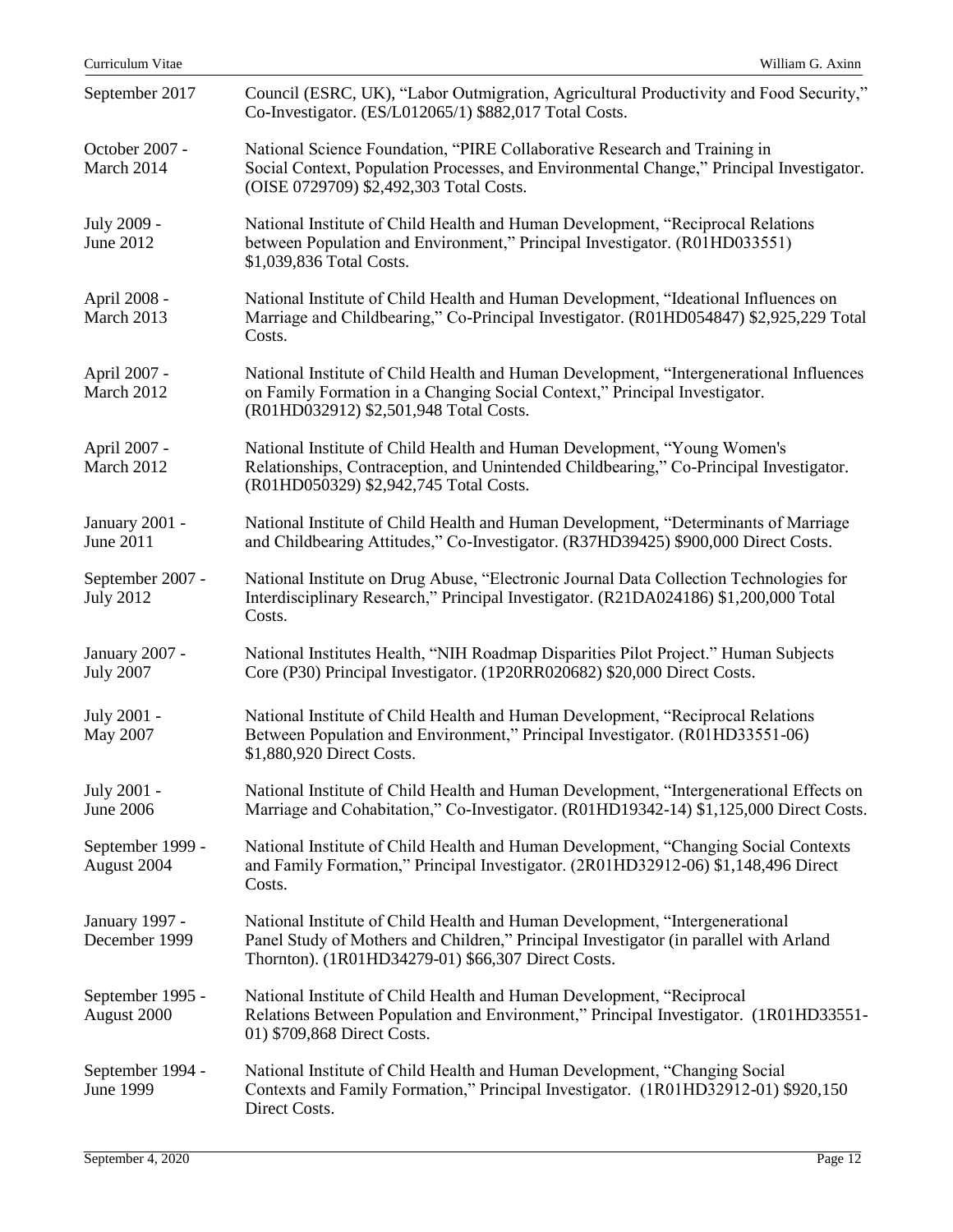| July 1993 -<br>June 1998      | National Institute of Child Health and Human Development, "Influence of the<br>Parental Family on the Well-Being of Children," Co-Investigator. (U01HD30928-01)<br>\$802,059 Direct Costs.                                                                               |
|-------------------------------|--------------------------------------------------------------------------------------------------------------------------------------------------------------------------------------------------------------------------------------------------------------------------|
| September 1992 -              | National Science Foundation Young Investigator Award, Principal Investigator. (NSF                                                                                                                                                                                       |
| August 1997                   | SES-9257724) \$291,500 Direct Costs.                                                                                                                                                                                                                                     |
| July 1992 -<br>June 1995      | National Institute of Child Health and Human Development, "Intergenerational<br>Panel Study of Parents and Children," Co-Principal Investigator. (R01HD19342-08)<br>\$943,280 Direct Costs.                                                                              |
| May 1990 -<br>April 1992      | Rockefeller Foundation, Research Program on Women's Status and Fertility in<br>Developing Countries, "Social Organization, Women's Status, and the Marital Contexts of<br>Fertility Among the Tamang of Nepal," Co-Investigator (RF 89093-265) \$59,410 Direct<br>Costs. |
| <b>Research Contracts</b>     |                                                                                                                                                                                                                                                                          |
| December 2011 -               | The National Center for Health Statistics, "National Survey of Family Growth,"                                                                                                                                                                                           |
| July 2020                     | Deputy Director. Approximately \$48,480,128 Total Contract.                                                                                                                                                                                                              |
| November 2017 -               | Asian Development Bank, "Training Support for the Tamil Nadu Household Panel Study                                                                                                                                                                                       |
| September 2018                | (TNHPS)," Principal Investigator. \$42,137 Total Contract.                                                                                                                                                                                                               |
| <b>August 2015 -</b>          | Multi-University Consortium, "National Campus Climate Survey," Principal Investigator.                                                                                                                                                                                   |
| December 2018                 | \$50,000 Yearly Contract.                                                                                                                                                                                                                                                |
| November 2014 -<br>March 2015 | Barbaricum and the U.S. Department of Defense, "Special Warfare Assessments for<br>TSOC Support (SWATS)," Principal Investigator. Approximately \$110,000 Total<br>Contract.                                                                                             |
| December 1999 -               | The National Center for Health Statistics, "National Survey of Family Growth,"                                                                                                                                                                                           |
| March 2011                    | Deputy Director. Approximately \$38,000,000 Total Contract.                                                                                                                                                                                                              |
| <b>Training Grants</b>        |                                                                                                                                                                                                                                                                          |
| September 2015-               | Private Donations, "The Albert and Charlotte Anderson Distance Learning Center,"                                                                                                                                                                                         |
| Present                       | Coordinator. \$75,000 Total Costs.                                                                                                                                                                                                                                       |
| September 2017-               | National Institute of Child Health and Human Development, "Children's Health and                                                                                                                                                                                         |
| August 2020                   | Migration," Sponsor. (F32HD093145-01) \$177,499 Direct Costs.                                                                                                                                                                                                            |
| August 2015-                  | Private Donations, "The Joint Program in Refugee Studies: Student-Supported, Research-                                                                                                                                                                                   |
| July 2017                     | Based Solutions for Women and Child Refugees," Coordinator. \$10,000 Total Costs.                                                                                                                                                                                        |
| January 1997 -                | The Andrew W. Mellon Foundation, "International Demographic Research and                                                                                                                                                                                                 |
| December 1999                 | Training for the 1990's," Principal Investigator. \$450,000 Direct Costs.                                                                                                                                                                                                |
| July 1998 -                   | The Ford Foundation, "Development of a Human and Natural Resources Studies                                                                                                                                                                                               |
| June 2001                     | Center at Kathmandu University," Principal Investigator. \$60,000 Direct Costs.                                                                                                                                                                                          |
|                               |                                                                                                                                                                                                                                                                          |

#### **Administrative Service**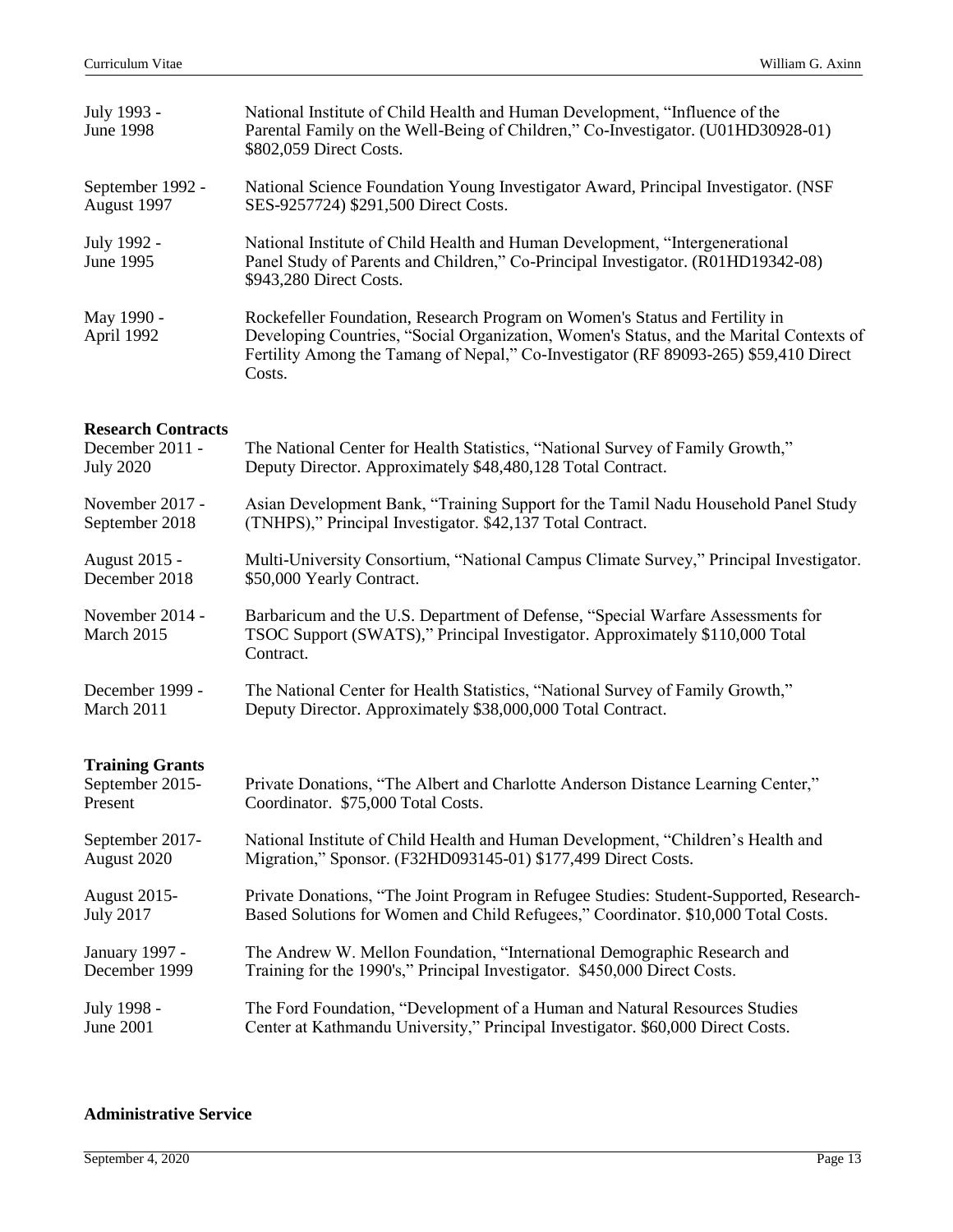| 2020-2021 | Scientific Advisor for U-M implementation of Campus Climate Surveys of Diversity, Equity and<br>Inclusion                  |
|-----------|----------------------------------------------------------------------------------------------------------------------------|
| 2018-2019 | Scientific Advisor for U-M implementation of AAU Campus Climate Survey on Sexual                                           |
|           | Misconduct                                                                                                                 |
| 2017-2019 | Member, Population Studies Center Advisory Committee, University of Michigan                                               |
| 2017      | Chair, ICPSR Promotion Review Committee, University of Michigan                                                            |
| 2016-2017 | Member, Research Assistant Professor Search Committee, Survey Research Center, University of<br>Michigan                   |
| 2016-2017 | Director, Campus Climate Survey on Diversity, Equity and Inclusion, University of Michigan                                 |
| $2015 -$  | Member, Faculty Advisory Committee on Campus Climate Survey on Diversity, Equity, and<br>Inclusion, University of Michigan |
| 2015-2018 | Member, Policy Committee, Institute for Social Research, University of Michigan                                            |
| 2015-2016 | Member, Faculty Advisory Committee on Student Sexual Misconduct Policy, University of<br>Michigan                          |
| 2015-2016 | Chair, ICPSR Situational Review and Director Search Committee, Institute for Social Research,<br>University of Michigan    |
| 2014-     | Director, Program in Society, Population and Environment, Institute for Social Research,<br>University of Michigan         |
| 2014-     | Member, International Steering Committee, Survey Research Center, University of Michigan                                   |
| 2014-2015 | Director, Campus Climate Survey on Sexual Assault, University of Michigan                                                  |
| 2014-2015 | Member, Finance Committee, Population Studies Center, University of Michigan                                               |
| 2013      | Delegate, Mary Sue Coleman's Delegation for Presidential India Trip 2013                                                   |
| 2012-2014 | Member, India Strategy Committee (UM Provost's office)                                                                     |
| 2009-2014 | Director, Survey Research Center, University of Michigan                                                                   |
| 2009-2010 | Member, Building Fund Committee, Institute for Social Research, University of Michigan                                     |
| 2009      | Associate Director, Survey Research Center, University of Michigan                                                         |
| 2008-2009 | Faculty Leader of the Mixed Mode Sample Management System Development, Survey Research<br>Center, University of Michigan   |
| 2007-2009 | Coordinator of SRC Self Study, Survey Research Center, University of Michigan                                              |
| 2006-2009 | Board of Principle Investigators, Survey Research Center, University of Michigan                                           |
| 2006-2009 | Task Force on Increasing International Activity, Survey Research Center, UM                                                |
| 2003-2008 | Chair, Training Committee, Population Studies Center, University of Michigan                                               |
| 2003-2008 | Associate Director, Population Studies Center, University of Michigan                                                      |
| 2001-2008 | Advisory Committee, Population Studies Center, University of Michigan                                                      |
| 2007      | Chair, Assistant Director Search Committee, Institute for Social Research, University of<br>Michigan                       |
| 2007      | Committee for the Administration of Graduate Affairs, Department of Sociology, University of<br>Michigan                   |
| 2007      | Rackham Pre-doctoral Fellowship Review Committee, Department of Sociology, University of<br>Michigan                       |
| 2007      | Rackham Interdisciplinary Task Force, University of Michigan                                                               |
| 2006-2007 | Lecturer Review Committee, Department of Sociology, University of Michigan                                                 |
| 2005-2006 | Admissions Committee, Department of Sociology, University of Michigan                                                      |
| 2004-2005 | ISR Director Search Committee, Office of the Provost                                                                       |
| 2003-2004 | Policy Committee, Institute for Social Research, University of Michigan                                                    |
| 2004      | Task Force on Facilities Management, Institute for Social Research, University of Michigan                                 |
| 2002-2003 | Chair, Social Demography Area Committee, Department of Sociology, University of Michigan                                   |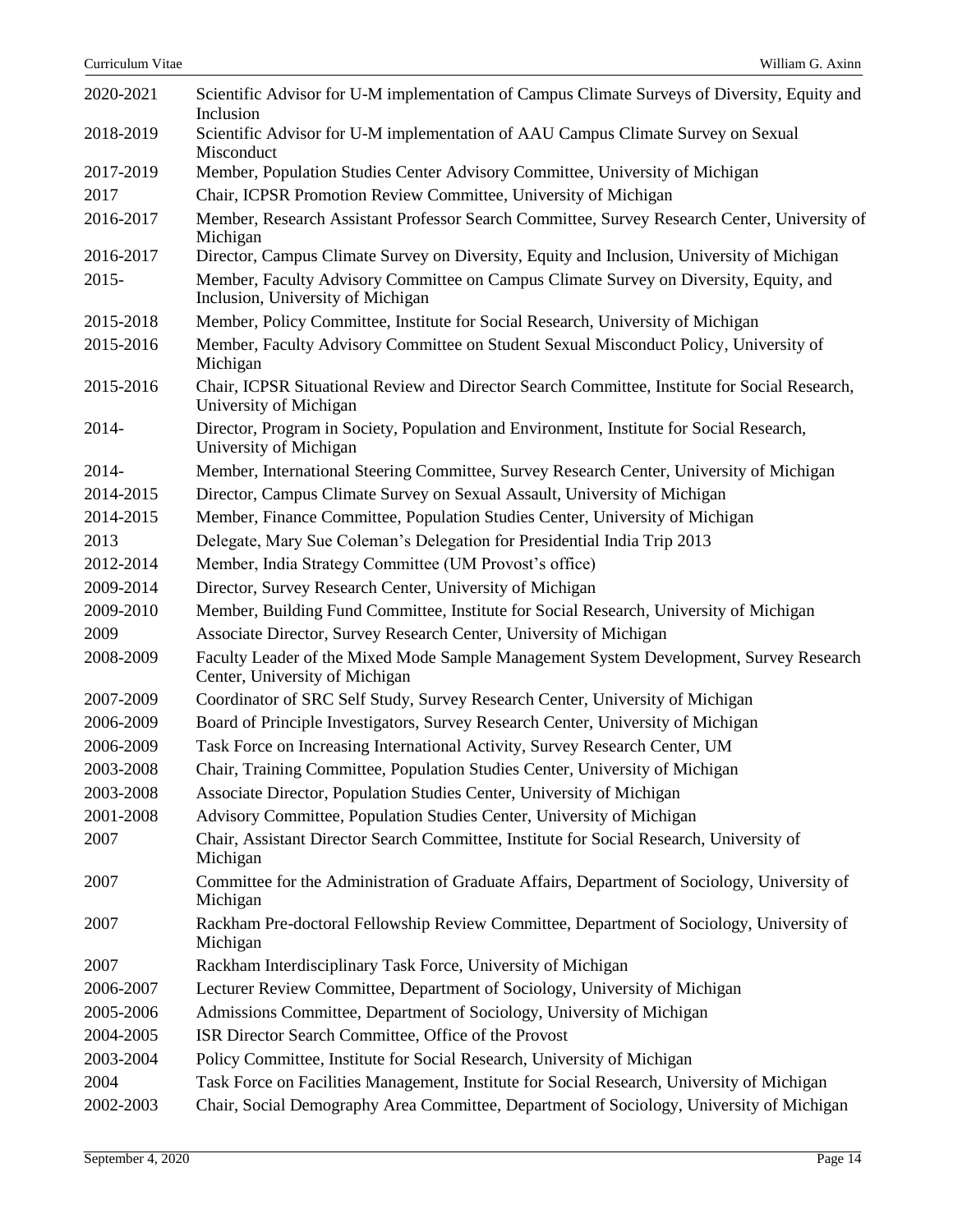| 1999-2003 | Committee for the Administration of Graduate Affairs, Department of Sociology, University of<br>Michigan                                                                                      |
|-----------|-----------------------------------------------------------------------------------------------------------------------------------------------------------------------------------------------|
| 2002-2003 | Member, Life Course Area Committee, Department of Sociology, University of Michigan                                                                                                           |
| 2001-2003 | Senior Staff Advisory Committee, Survey Research Center, University of Michigan                                                                                                               |
| 1999-2001 | Survey Operations and Methodology Advisory Committee, Survey Research Center, University<br>of Michigan (Chair, 2000-2001)                                                                    |
| 1999-2000 | Admissions Committee, Department of Sociology, University of Michigan                                                                                                                         |
| 1998-2000 | Advisory Committee, Population Studies Center, University of Michigan 1998-1999 Member,<br>Committee on Curriculum and Educational Policy, Department of Sociology, University of<br>Michigan |
| 2000      | Assistant Director Search Committee, Institute for Social Research, University of Michigan                                                                                                    |
| 1999-2000 | Associate Director of the Graduate Program, Department of Sociology, University of Michigan                                                                                                   |
| 1999-2000 | Joint Program Oversight Committee, School of Social Work and Department of Sociology,<br>University of Michigan                                                                               |
| 1999-2000 | Survey Methodology Program Search Committee (Chair), Survey Research Center, University of<br>Michigan                                                                                        |
| 1998-2000 | Policy Committee, Institute for Social Research, University of Michigan                                                                                                                       |
| 1996-1997 | Graduate Committee, Department of Sociology, Pennsylvania State University                                                                                                                    |
| 1996      | Planning Committee, Department of Sociology, Pennsylvania State University                                                                                                                    |
| 1995-1998 | Advisory Board, Population Research Institute, Pennsylvania State University (Also special<br>advisor to Administrative Core and Geographic Information Analysis Core)                        |
| 1995-1998 | Principal Investigator, Andrew W. Mellon Foundation Funded Training Program in International<br>Demography, Population Research Institute, Pennsylvania State University                      |
| 1995-1996 | Senior Level Recruitment Committee (Co-Chair), Department of Sociology, Pennsylvania State<br>University                                                                                      |
| 1994-1995 | Junior Level Recruitment Committee and Senior Level Demography Recruitment Committee,<br>Department of Sociology, Pennsylvania State University                                               |
| 1993-1994 | Examinations Committee, Methodology Committee, and Student Relations, Department of<br>Sociology, University of Chicago                                                                       |
| 1992-1993 | Methodology Committee, Department of Sociology, University of Chicago                                                                                                                         |
| 1991-1992 | Placement Committee (Chair) and Administrative Committee, Department of Sociology,<br>University of Chicago                                                                                   |
| 1990-1991 | Admissions Committee and Personnel Committee, Department of Sociology, University of<br>Chicago                                                                                               |
| 1988-1990 | Graduate Subcommittee of the Committee on Educational Policy, Department of Sociology,<br>University of Michigan                                                                              |

# **Professional Service**

*National Institutes of Health*

| Thurtonur Institutos of IICutti                                                                                                  |  |  |
|----------------------------------------------------------------------------------------------------------------------------------|--|--|
| Member, NIH Loan Repayment Program Reviewer                                                                                      |  |  |
| Chair, Population Science and Epidemiology Study Section                                                                         |  |  |
| Member, Special Emphasis Panel: NICHD Training Grant (T32) Applications                                                          |  |  |
| Chair, Special Emphasis Panel, Population and Environment (ZHD1 DSR W 02)                                                        |  |  |
| Member, Behavioral Genetics and Epidemiology Study Section (BGES)                                                                |  |  |
| Member, NIH Loan Repayment Program Reviewer                                                                                      |  |  |
| Member, Special Emphasis Panel, National Institutes of Health                                                                    |  |  |
| Member, Special Emphasis Panel, National Institutes of Health                                                                    |  |  |
| Member, Population Research Infrastructure Program Review Committee, National Institute of<br>Child Health and Human Development |  |  |
|                                                                                                                                  |  |  |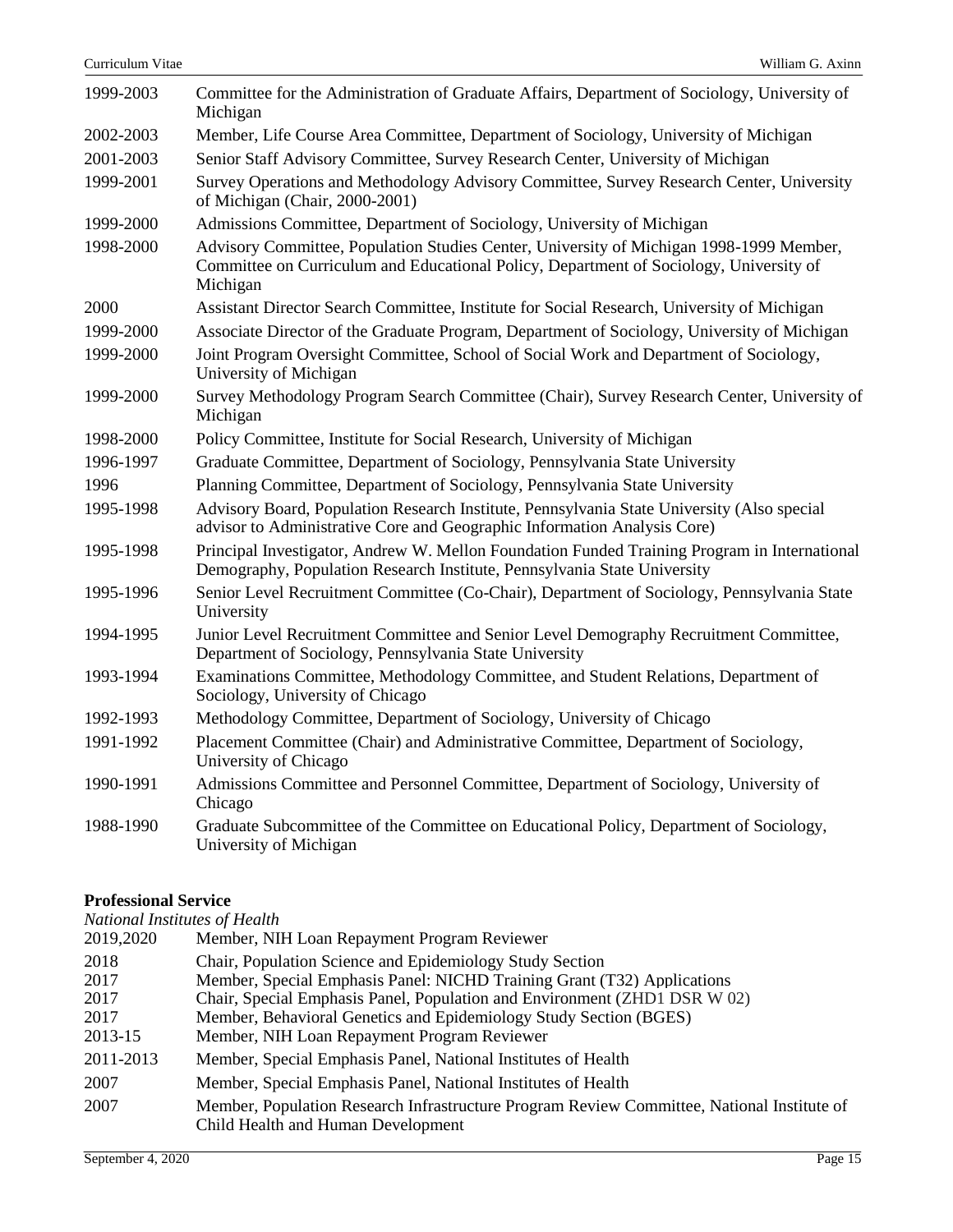| 2006      | Chair, Special Emphasis Panel, National Institute of Child Health and Human Development |
|-----------|-----------------------------------------------------------------------------------------|
| 2005      | Chair, Special Emphasis Panel, Center for Scientific Review                             |
| 2004      | Chair, Special Emphasis Panel, Center for Scientific Review                             |
| 1998-2003 | Member, Social Sciences and Population Study Section (SNEM 3)                           |
| 1997      | Temporary Member, Social Sciences and Population Study Section                          |
|           |                                                                                         |

*National Science Foundation*

| 2013 | Reviewer, National Science Foundation: Catalyzing New International Collaborations |
|------|------------------------------------------------------------------------------------|
| 1993 | Reviewer, National Science Foundation: Cultural Anthropology                       |

## *Advisory Boards/Panels*

*Active*

Advisory Board, Netherlands Interdisciplinary Demographic Institute, Generations and Gender Programme (European Panel Studies of Family, Fertility and related topics), Member

Scientific Advisory Board, Institute for Social and Environmental Research – Nepal, Member

World Mental Health survey consortium, WHO and Harvard University, Member

## *Previous*

|           | 2014-2018 Child Health Advances from Research with Mothers (CHARM)       |
|-----------|--------------------------------------------------------------------------|
| 2015      | <b>United Nations Population Division</b>                                |
| 2006-2009 | National Survey of Adolescent Males                                      |
|           | 2006-2007 Social Science External Advisory Committee, Cornell University |
|           | 1994-1997 National Survey of Family Growth                               |
|           |                                                                          |

# *Population Association of America*

|            | 1 opmanon rissociation of rimerica                                                                                                    |
|------------|---------------------------------------------------------------------------------------------------------------------------------------|
| 2013       | Program Organizer, "Advances in Measurement and Methodology in Population, Development,<br>and Environment"                           |
| 2012       | Member, Special Delegation of the Population Association of America to advise NICHD on the<br>design of the National Children's Study |
| 2011       | Program Organizer, Population Association of America Annual Meeting - Program Committee                                               |
| 2010-2012  | Early Achievement Award Committee, Population Association of America Annual Meeting                                                   |
| 2007-2008  | Chair, Nomination Committee                                                                                                           |
| 2002       | Program Organizer, Population Association of America Annual Meeting - Program Committee                                               |
| 2001       | Program Organizer, Population Association of America Annual Meeting - Program Committee                                               |
| 1998-2000  | <b>Board of Directors</b>                                                                                                             |
| 1994-1997  | Dorothy Thomas Award Committee                                                                                                        |
| 1993, 1997 | <b>IUSSP Travel Award Committee</b>                                                                                                   |
| 1994       | Program Organizer, Population Association of America Annual Meeting - Marriage and Divorce                                            |
|            | <b>American Sociological Association</b>                                                                                              |
| 2013       | Program Organizer, "Methodologies, Integrating Qualitative and Quantitative," Methodology<br>Section                                  |
| 2013       | Nominations Committee, Methodology Section of the American Sociological Association                                                   |
| 2006       | Program Organizer, "Comparative and Historical Perspectives on Family Change,"<br><b>Family Section</b>                               |
| 2006       | Program Organizer, "New Results from the National Survey of Family Growth, Cycle 6,"                                                  |

- Population Section
- 1999-2001 Member, Council of the Population Section
- 1998 Program Organizer, American Sociological Association Annual Meeting -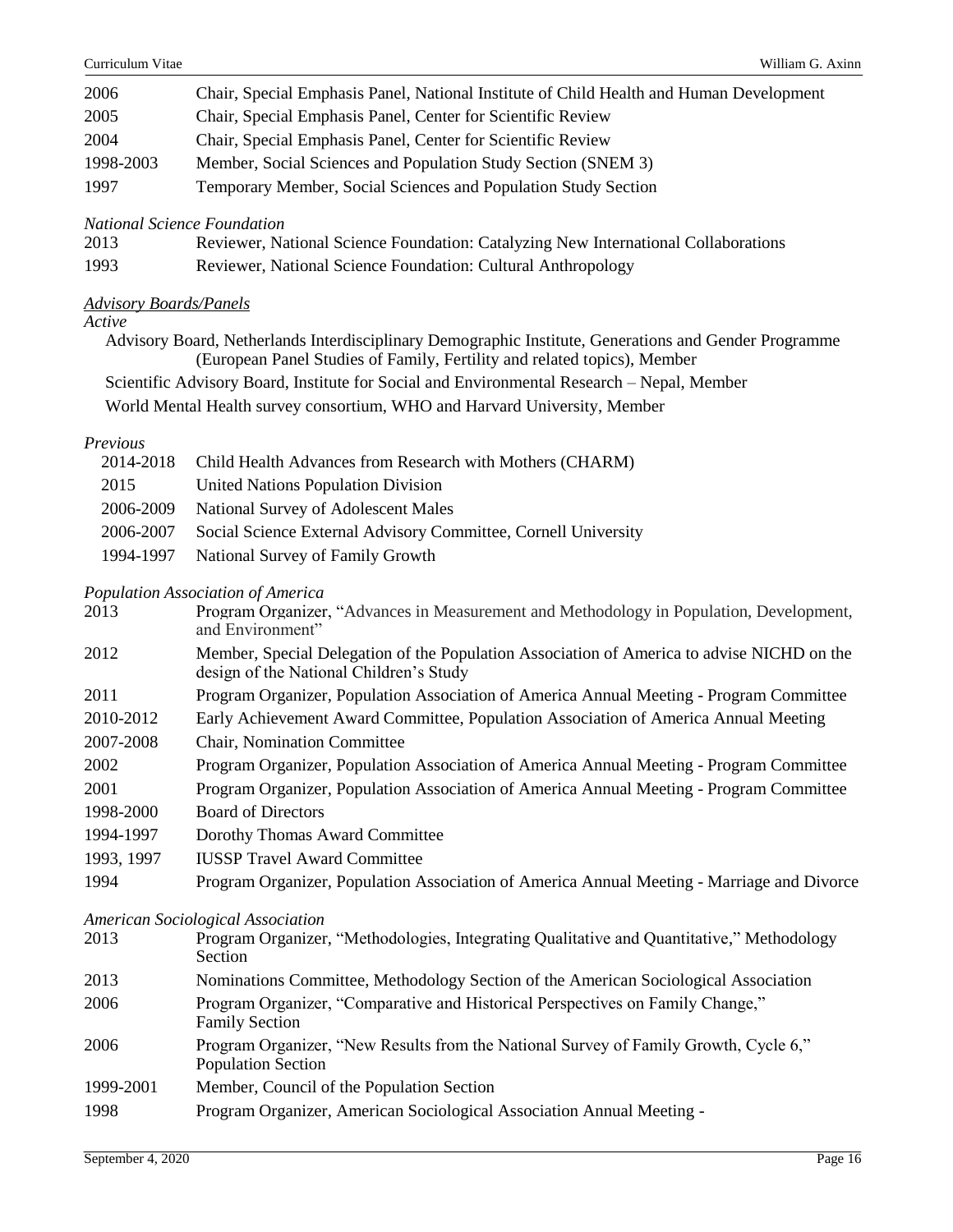# Intergenerational Family Relationships and Support 1995 Nomination Committee, Population Section of the American Sociological Association

*National Council on Family Relations* 2004-2006 Member, Rueben Hill Award Committee

# *Professional Journals*

Guest Editor, International Journal of Sociology, Special Issue 2014

Consulting Editor, American Journal of Sociology 1996-1998

Associate Editor, American Journal of Sociology 1994

Editorial Board, Demography 2008-2010; Sociological Methodology 2002-2006; American Journal of Sociology 1990-1994

# *Occasional Reviewer*

American Journal of Sociology; American Sociological Review; Demography; Journal of Marriage and the Family; Journal of Research on Aging; Himalaya; Population Development and Review; Population Policy and Research Review; Rural Sociology; Social Forces; Social Science Research; Council; Sociological Methodology; Sociological Methods and Research; Social Psychiatry and Psychiatric Epidemiology; International Journal of Methods in Psychiatric Research

# *Other*

| $\sim$    |                                                                                                                                             |
|-----------|---------------------------------------------------------------------------------------------------------------------------------------------|
| 1999-2001 | Member, Oversight Committee, International Pre-dissertation Fellowship Program, Social<br>Science Research Council                          |
| 1997      | Member, Social Science Research Council - International Pre-dissertation Fellowship Program<br><b>Screening Panel</b>                       |
| 1993      | Member, Social Science Research Council - International Pre-dissertation Fellowship Program<br>Fellows' Conference Speaker (Survey Methods) |

# **Teaching Experience**

*Courses*

Global Family Change (graduate/undergraduate) Combining Qualitative and Quantitative Methods (graduate) Demography of the Life Course (graduate) Field Research in Nepal (graduate) Introduction to the Logics & Strategies of Sociological Research (graduate) Introduction to Population (undergraduate) Marriage and Family (undergraduate) Introductory Social Science (undergraduate) Social Demography/Population Studies (graduate) Research Design and Data Collection Methods (graduate) Sociology of Human Fertility (graduate) Demographic Approaches to Sociological Analysis (graduate)

*Short Courses* Mixed Methods Research Design and Data Collection Responsive Survey Design workshops

# **Presentations before Professional Audiences**

Axinn, William G. and Stephanie Chardoul. 2019. "CAPI, Web-based Survey Management, and Interviewing Quality Control: Illustrations from Nepal." Expert Group Meeting Presentation at Population Data for the 21<sup>st</sup> Century: Advances in Data Collection Methodologies, International Union for the Scientific Study of Population and the United Nations Fund for Population Activities, December 4-6, New York, NY.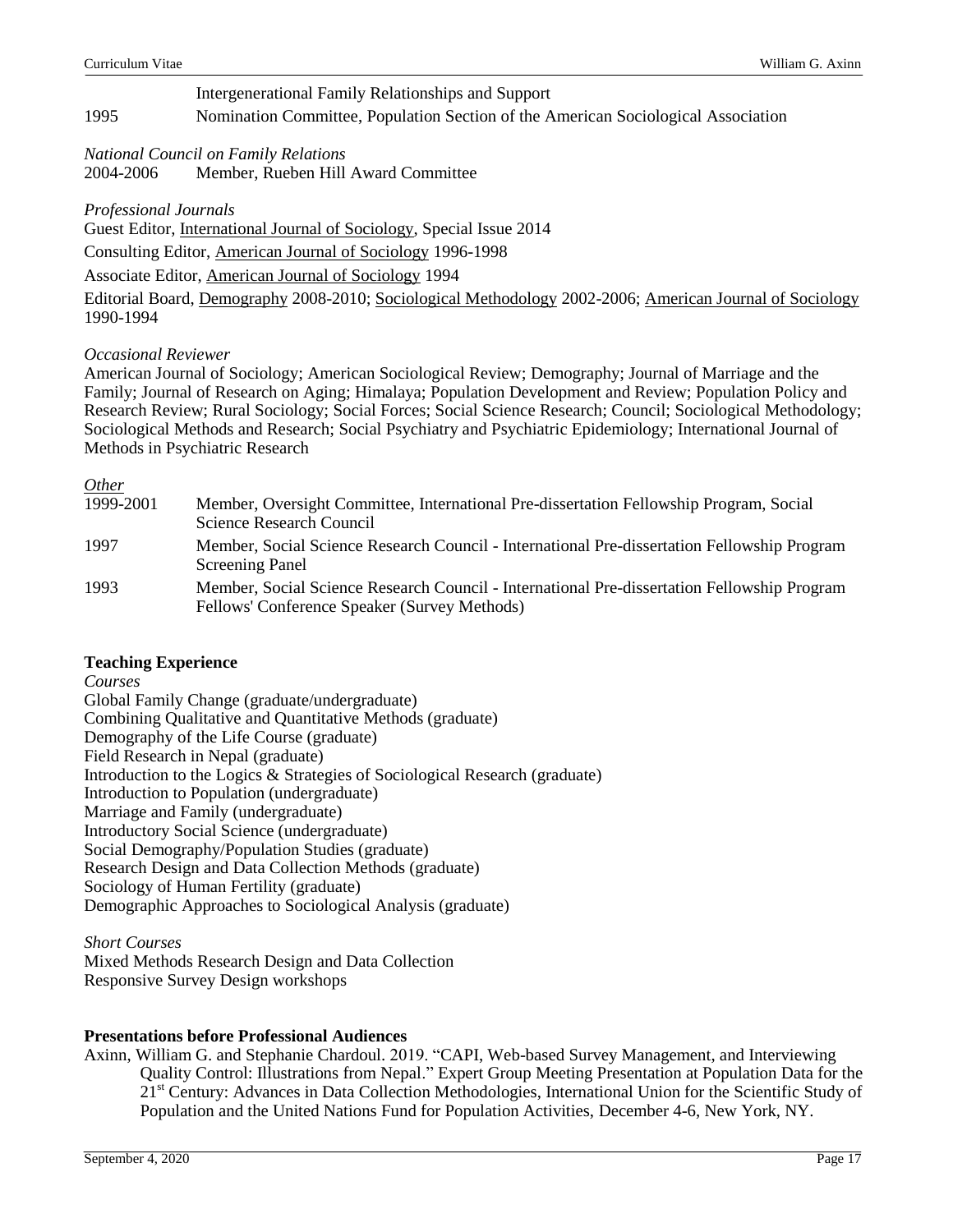- Axinn, William G. 2019. "Implementing and Using the Chitwan Valley Family Study." International Seminar on Twenty-five Years of National Family Health Survey (NFHS) in India: Lessons Learnt and Way Forward, October 18-19, New Delhi, India.
- Axinn, William G. 2018. "The Next Generation of Campus Climate Surveys." Speech at Ending Gender-Based Violence, May 3-5, Ann Arbor, MI.
- Axinn, William G., Mira D. Vale, and Sarah Bruaner-Otto. 2018. "Using Campus Climate Survey Data to Improve Programs to Reduce Sexual Misconduct." Population Association of America Annual Meeting, April 26-28, Denver, CO.
- Prem Bhandari, William G. Axinn, Dirgha Ghimire, and Rebecca Thornton. 2018. "Community Context, Migration, and Women's Participation in Agriculture." Population Association of America Annual Meeting, April 26-28, Denver, CO.
- Ghimire, Dirgha J., William G. Axinn, and Prem Bhandari. 2017. "Social Change, Out-Migration, and Exit from Agriculture." Paper presented at the Population Association of America Annual Meeting, April 27-29, Chicago, IL.
- Ghimire, Dirgha J. and William G. Axinn. 2013. "Impact of the Spread of Mass Education on Domestic Violence against Wives." Paper presented at International Union for the Scientific Study of Population, August 26- 31, Busan, Republic of Korea.
- Axinn, William G., Sarah R. Brauner-Otto, and Dirgha J. Ghimire. 2012. "Parents' Emotional Bond and Children's Marriage Timing." Paper presented at the Population Association of America Annual Meeting, May 3-5, San Francisco, CA.
- Zapata, Mya, Lisa Harris, Heather H. Gatny, William G. Axinn, and Mick Couper. 2011. "Comparison of a Reproductive Health Clinic Sample to a General Population Sample". Poster presented at the North American Forum on Family Planning, October 22-24, Washington, D.C.
- Axinn, William G., Cynthia M. Link, and Robert Groves. 2009. "Responsive Survey Design, Demographic Data Collection, and Models of Demographic Behavior". Paper presented at the Population Association of America Annual Meeting, April 29-May 2, Detroit, MI.
- Ghimire, Dirgha J. and William G. Axinn. 2009. "Population and Biodiversity in Natural Resources-Dependent Community." Paper presented at the Population Association of America Annual Meeting, April 29-May 2, Detroit, MI.
- Pearce, Lisa D., Axinn, William G. Axinn, and Indra Chaudhary. 2009. "Elaborating Links between Population Dynamics and Environmental Consumption through a Mixed Method Approach." Paper presented at the Research Center for Eco-Environmental Sciences, May, Chinese Academy of Sciences.
- Axinn, William G., Heather Gatny, Dirgha Ghimire, Stephanie Chardoul, and Jennifer Barber. 2008. "Techniques for Creating a Continuous Record of Relationships, Contraception and Pregnancy: Examples from Radically Different Social and Survey Research Settings". Paper presented at the International Conference on Survey Methods in Multinational, Multiregional, and Multicultural Contexts, June 25-28, Berlin, Germany.
- Axinn, William G. and Dirgha J. Ghimire. 2008. "Data Collection Operations and Survey Data Quality Before, During and After Armed Conflict". Paper presented at the International Conference on Survey Methods in Multinational, Multiregional, and Multicultural Contexts, June 25-28, Berlin, Germany.

Ghimire, Dirgha J. and William G. Axinn. 2008. "Social Change, Community Context, Wives and Husbands'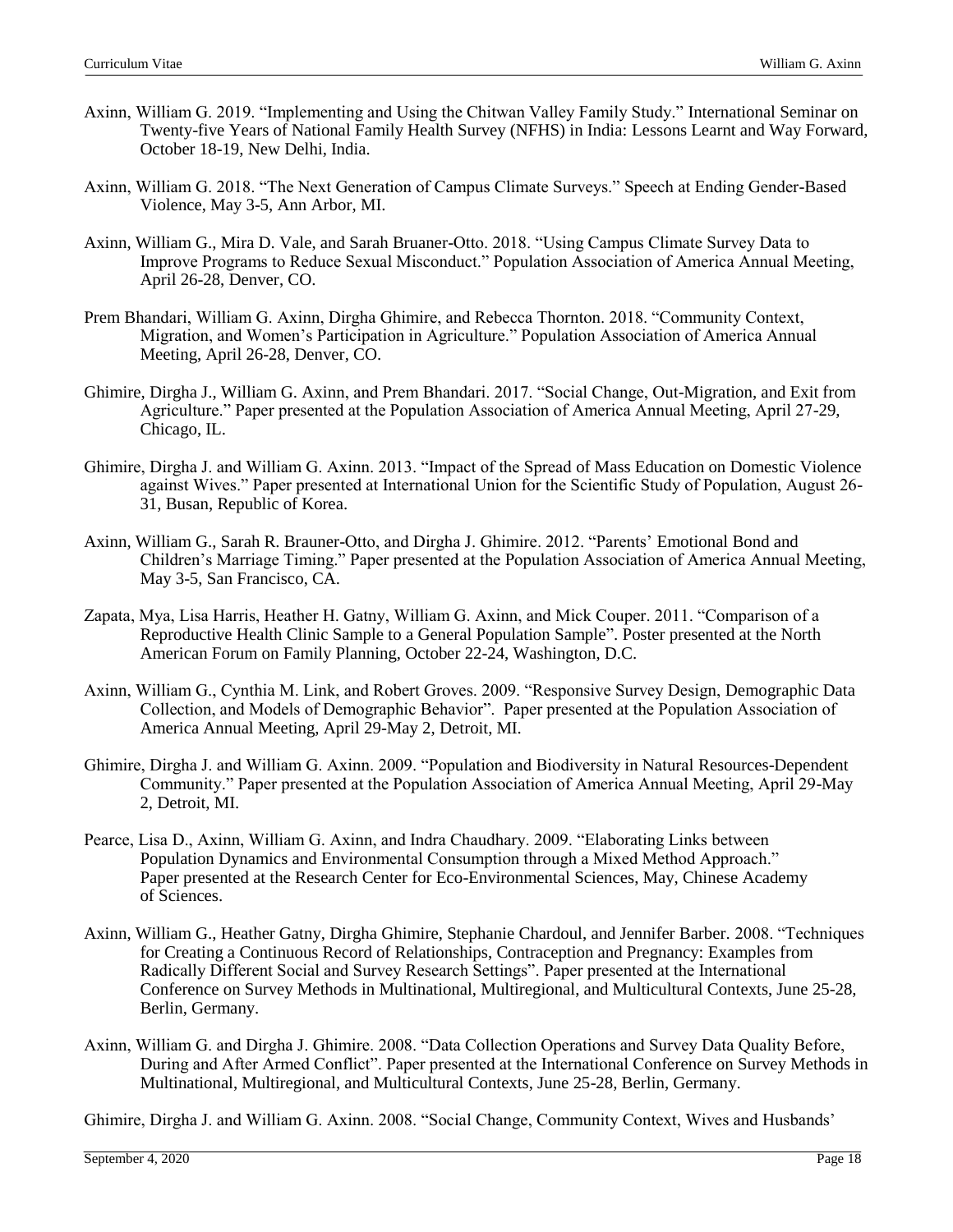Experiences and Domestic Violence Against Wives." Paper presented at Population Association of America Annual Meeting, April 17-19, New Orleans, LA.

- Massey, Douglas S., William G. Axinn, and Dirgha J. Ghimire. 2006. "Environmental Change and Out Migration: Evidence from Nepal." Paper presented at the Meeting of the Ecological Society of America, January 8- 12, Merida, Mexico.
- Sarah Brauner, William G. Axinn, and Dirgha J. Ghimire. 2004. "Social Change, Health Services, and Fertility Transition." Paper presented at American Sociological Association Annual Meeting, August 14-17, San Francisco, CA.
- Axinn, William G., Linda Young-DeMarco, and Mee-So Caponi. 2003. "The Gender Double Standard and Parents' Attitudes Toward Family Formation." Paper presented at the Annual Meetings of the National Council on Family Relations, November, Vancouver, BC.
- Barber, Jennifer S. and William G. Axinn. 2003. "How Do Attitudes Shape Childbearing in the United States?" Paper presented at the National Symposium on Creating the Next Generation: Social,Economic, and Psychological Processes Underlying Fertility in Developed Countries, October, The Pennsylvania State University.
- Pearce, Lisa D, William G. Axinn, and Indra Chuadary. 2003. "Turning Influential Data Points into Ethnographic Informants: Elaborating Links between Population Dynamics and Environmental Consumption." Paper presented at the Population Association of America Annual Meeting, May 1-3, Minneapolis, MN.
- Axinn, William G. and Jennifer S. Barber. 2002. "Population and Land Use: A Sociological Perspective." Paper presented at the Human Actions and Land Use/Land Cover Change conference, East-West Center, University of Hawaii, Honolulu, January 2-9, Honolulu, HA.
- Axinn, William G. and Dirgha J. Ghimire. 2002. "Population and Environment: The Impact of Fertility on Land Use in an Agricultural Society." Paper presented at the Population Association of America Annual Meeting, May 9-11, Atlanta, GA.
- Yabiku, Scott, William G. Axinn, Dirgha J. Ghimire, and Keith Robinson. 2002. "School Quality and Marriage Timing." Paper presented at the Population Association of America Annual Meeting, May 9-11, Atlanta, GA.
- Beutel, Ann M. and William G. Axinn. 2001. "Social Change, Gender, and Educational Attainment." Paper presented at the Population Association of America Annual Meeting, March 29-31, Washington, D.C.
- Ghimire, Dirgha J. and William G. Axinn. 2001. "Premarital Independence and Spouse Choice in an Arranged Marriage Society." Paper presented at the Population Association of America Annual Meeting, March 29- 31, Washington, D.C.
- Axinn, William G., Jennifer S. Barber, and Ann E. Biddlecom. 2000. "Social Change, Family Size, and Environmental Consumption." Paper presented at the Population Association of America Annual Meeting, March 23-25, Los Angeles, CA.
- Barber, Jennifer S., William G. Axinn, and Arland Thornton. 2000. "The Impact of Attitudes on Family Formation Processes." Presented at the Values Orientations and Life Cycle Decisions conference, Belgian Royal Academy of Sciences, September 4-5, Brussels, Belgium.
- Barber, Jennifer S., Ann E. Biddlecom, and William G. Axinn. 2000. "Neighborhood Change and Environmental Quality." Presented at the American Sociological Association of America Annual Meeting, August 12-16, Washington, D.C.

Biddlecom, Ann E., William G. Axinn, and Jennifer S. Barber. 2000. "Environmental Effects on Reproductive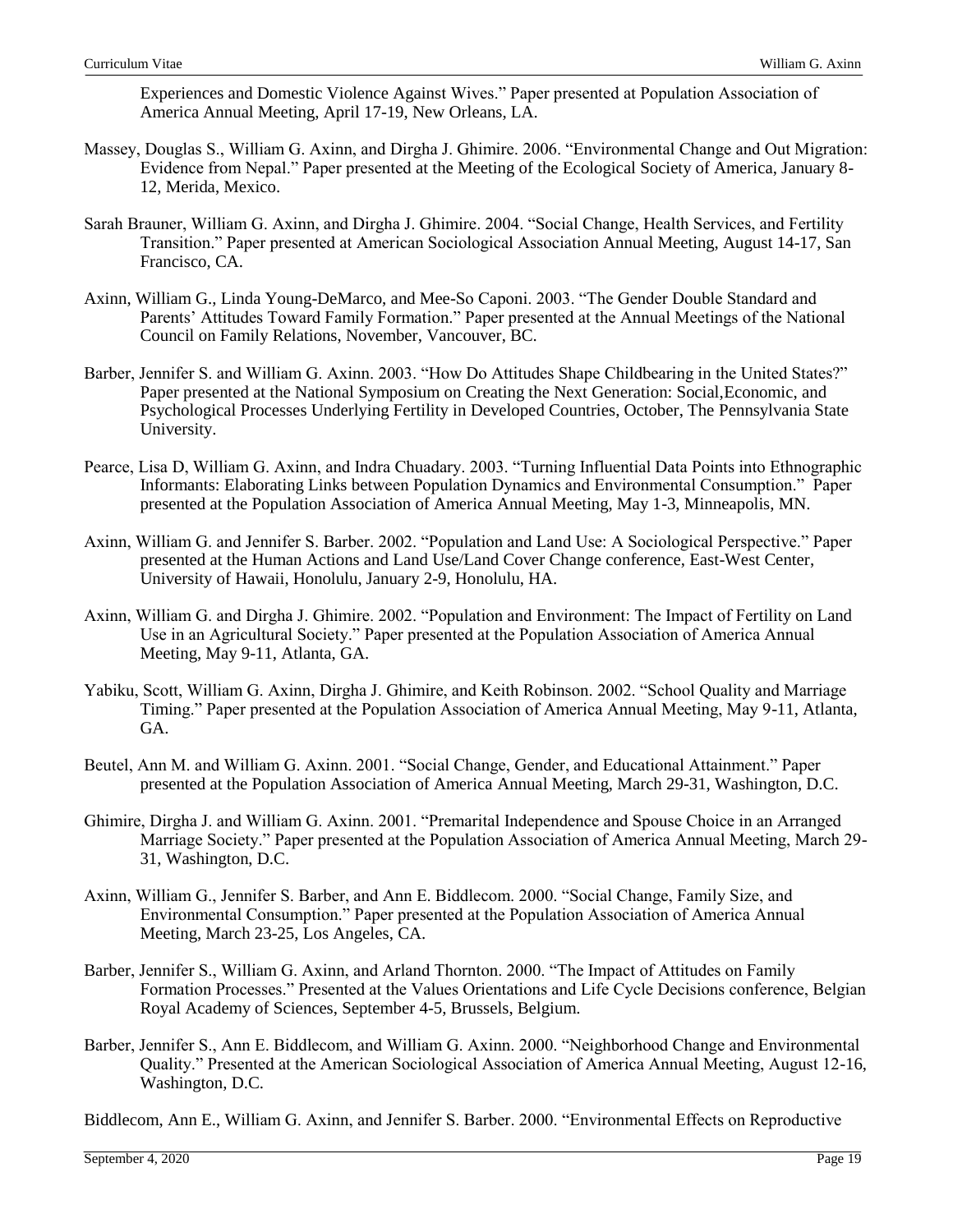Preferences." Paper presented at the Population Association of America Annual Meeting, March 23-25, Los Angeles, CA.

- Pienta, A., Jennifer S. Barber and William G. Axinn. 2000. "Social Change and Living Arrangements Among the Elderly." Paper presented at the Population Association of America Annual Meeting, March 23-25, Los Angeles, CA.
- Axinn, William G. and Jennifer S. Barber. 1999. "Mass Education and Fertility Limitation." Presented at the Population Association of America Annual Meeting, March 25-27, New York.
- Axinn, William G. and Scott T. Yabiku. 1999. "Community Change, the Social Organization of Families and Fertility Limitation." Presented at the Population Association of America Annual Meeting, March 25-27, New York.
- Axinn, William G. and Arland Thornton. 1998. "The Transformation in the Meaning of Marriage." Paper presented at the NICHD-sponsored Ties that Bind conference June 29-30, Bethesda, MD.
- Axinn, William G., Arland Thornton, Lishou Yang, Linda Young-DeMarco, and Yu Xie. 1998. "Mother's Reports of Children's Family Formation Behavior." Paper presented at the Population Association of America Annual Meeting, April 1-4, Chicago.
- Axinn, William G., Jennifer S. Barber, and Arland Thornton. 1997. "Values and Beliefs as Determinants of Outcomes in Children's Lives." Paper presented at the National Symposium on Transitions to Adulthood in a Changing Economy, October 30-31, The Pennsylvania State University.
- Barber, Jennifer S., William G. Axinn, and Arland Thornton. 1997. "Unwanted Childbearing and Mother-Child Relationships." Paper presented at the Population Association of America Annual Meeting, March 27-29, Washington, D.C.
- Shivakoti, Ganesh P., William G. Axinn, Prem Bhandari, and Netra Chhetri. 1997. "The Impact of Community Context on Land Use in an Agricultural Society." Paper presented at the Population Association of America Annual Meeting, March 27-29, Washington, D.C.
- Axinn, William G., Jennifer S. Barber, and Dirgha J. Ghimire. 1996. "The Neighborhood History Calendar: A Data Collection Method Designed for Dynamic Multilevel Modeling." Paper presented at the Population Association of America Annual Meeting, May 9-11, New Orleans, LA.
- Barber, Jennifer S. and William G. Axinn. 1996. "Gender Differences in the Impact of Parental Pressure for Grandchildren on Young People's Entry into Cohabitation and Marriage." Paper presented at the Population Association of America Annual Meeting, May 9-11, New Orleans, LA.
- Axinn, William G. 1995. "Cohabitation, Non-Family Living and Family Formation Values: Social Interaction and New Experiences." Paper presented at the Population Association of America Annual Meeting, April 6-8, San Francisco, CA.
- Axinn, William G., Greg J. Duncan, and Arland Thornton. 1995. "The Effects of Parental Income, Wealth and Attitudes on Children's Completed Schooling and Self-Esteem." Paper presented at the conference "Consequences of Growing Up Poor." Sponsored by the NICHD Family and Child Wellbeing Network and The Russell Sage Foundation, Feb. 2-3, Washington, D.C.
- Barber, Jennifer S. and William G. Axinn. 1995. "Gender-Role Attitudes and Preferences for Careers: Influences on Marriage and Cohabitation." Paper presented at the Population Association of America Annual Meeting, April 6-8, San Francisco, CA.
- Barber, Jennifer S., William G. Axinn, Ganesh P. Shivakoti, and Kishor Gajurel. 1995. "Sampling Strategies for Less Developed Countries: A Detailed Example from Rural Nepal." Paper presented at the Population